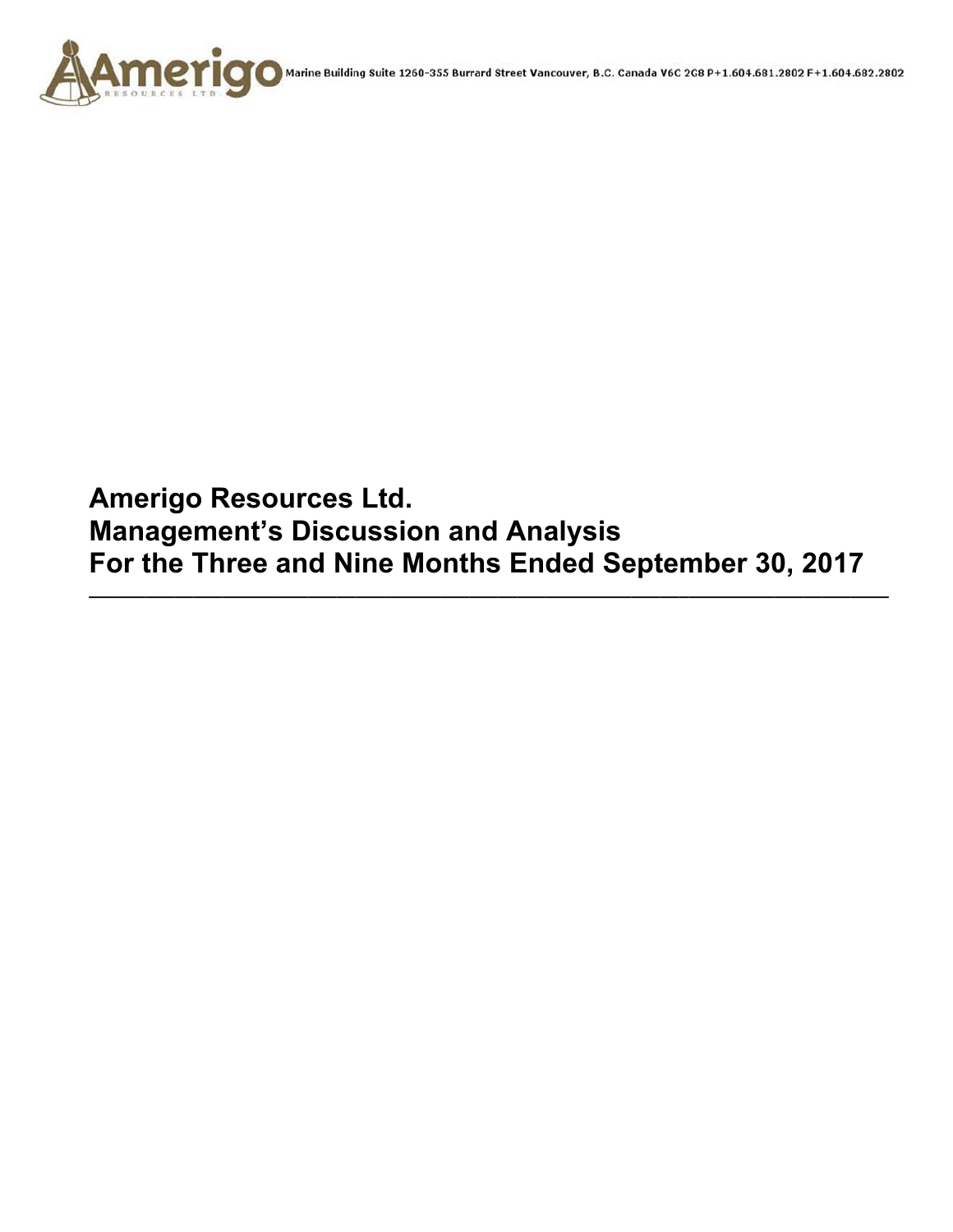## *T A B L E of C O N T E NT S*

This Management's Discussion & Analysis ("MD&A") is comprised of the following sections:

- 1. **Corporate Profile**  An executive summary of Amerigo's business and its long-term contractual relationship with Codelco/El Teniente Division…(PAGE 3)
- 2. **Introduction**  Information on accounting principles, reporting currency and other background factors to facilitate the understanding of this MD&A and related consolidated financial statements... (PAGE 3)
- 3. **Highlights and Significant Events** A summary of the key operating and financial metrics during the three months ended September 30, 2017 ("Q3-2017) and as at September 30, 2017…(PAGE 4)
- 4. **Five-Quarter Financial Results and Summary Cash Flow Information**  A summary of financial results and uses and sources of cash presented on a quarterly basis for the most recent five reporting quarters...(PAGE 6)
- 5. **Operating Results** An analysis of production results, revenue, costs, cash cost and total cost for Q3- 2017 and compared to the three months ended September 30, 2016 ("Q3-2016")…(PAGE 7)
- 6. **Financial Results**  An analysis of financial performance during Q3-2017, compared to Q3-2016 and during the nine months ended September 30, 2017 ("YTD-2017") compared to the nine months ended September 30, 2016 ("YTD-2016")…(PAGE 8)
- 7. **Comparative Periods** A summary of financial data for the most recent eight reporting quarters…(PAGE 13)
- 8. **Liquidity and Capital Resources** A review of cash flow components, summary of borrowings and credit facilities and analysis of liquidity and financial position as at September 30, 2017…(PAGE 14)
- 9. **Agreements with Codelco's El Teniente Division** A summary of contractual arrangements with Codelco's El Teniente Division… (PAGE 17)
- 10. **Cauquenes Expansion–** Information on the Cauquenes expansion project…(PAGE 18)
- 11. **Other MD&A Requirements**  Impairment analysis, transactions with related parties, critical accounting estimates & judgements, internal controls overs financial reporting, commitments, subsequent events and cautionary statement on forward looking information…(PAGE 18)

#### **THIS DOCUMENT CONTAINS FORWARD-LOOKING STATEMENTS. REFER TO THE CAUTIONARY LANGUAGE UNDER THE HEADING "CAUTIONARY STATEMENT ON FORWARD-LOOKING INFORMATION" BELOW.**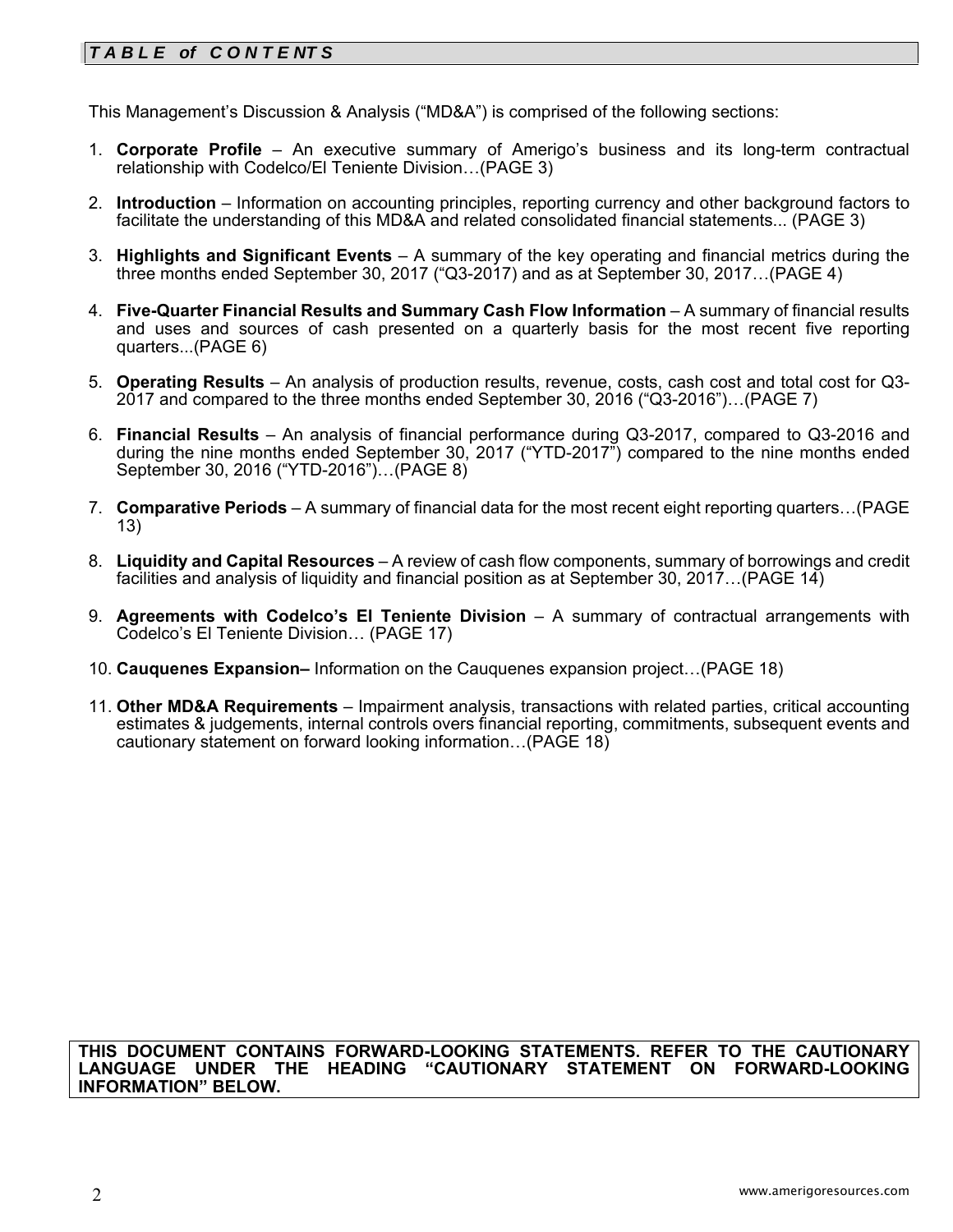### *AMOUNTS REPORTED IN U.S. DOLLARS, EXCEPT WHERE INDICATED OTHERWISE.*

#### *CORPORATE PROFILE*

Amerigo Resources Ltd. ("Amerigo" or the "Company") owns a 100% interest in Minera Valle Central S.A. ("MVC"), a Chilean producer of copper concentrates.

MVC has a long-term contractual relationship with the El Teniente Division ("DET") of Corporación Nacional del Cobre de Chile ("Codelco") to process fresh and historic tailings from Codelco's El Teniente mine, the world's largest underground copper mine, in production since 1905.

Effective January 1, 2015 and up to December 31, 2022, MVC's production of copper concentrates is being conducted under a tolling agreement with DET under which, title to the copper concentrates produced by MVC remains with DET and MVC earns tolling revenue, calculated as gross revenue for copper produced at applicable market prices, net of notional items (treatment and refining charges, DET copper royalties and transportation costs). Refer to **Agreements with Codelco's El Teniente Division** (page 17).

MVC also has a molybdenum sales agreement with Chile's Molibdenos y Metales S.A. ("Molymet") that expires on December 31, 2019. In addition, up to Q2-2017 MVC had an agreement with Chile's Minera Maricunga ("Maricunga"), under which MVC tolled Maricunga copper concentrate, dried the material and delivered blended concentrates through its tolling contract with DET.

MVC completed the first phase of development of the higher grade Cauquenes historic tailings deposit in December 2015, extending MVC's economic life to at least 2037. Financing for the second phase of the expansion to improve flotation and recovery efficiency ("Phase Two") was obtained in Q3-2017 and construction is underway. On completion of Phase Two, MVC estimates to reach annual production of 85 to 90 million pounds of copper, at an estimated cash cost of \$1.40 to \$1.60 per pound.

Amerigo's shares are listed for trading on the Toronto Stock Exchange and the OTCQX Stock Exchange in the United States.

#### *INTRODUCTION*

The following MD&A of the results of operations and financial position of Amerigo together with its subsidiaries (collectively, the "Group"), is prepared as of November 7, 2017, and should be read in conjunction with the Company's condensed interim consolidated financial statements and related notes for the three and nine months ended September 30, 2017, and the Company's audited consolidated financial statements and related notes for the year ended December 31, 2016.

This MD&A's objective is to help the reader understand the factors affecting the Group's current and future financial performance.

The Company's financial statements are reported in accordance with International Financial Reporting Standards ("IFRS") issued by the International Accounting Standards Board ("IASB") and those applicable to the preparation of interim financial statements, including IAS 34, Interim Financial Reporting. The financial data in this MD&A is derived from the Company's financial statements, except non-GAAP measures which are indicated as such.

Reference is made in this MD&A to various non-GAAP measures such as cash cost and total cost, which are terms that do not have a standardized meaning but are widely used as performance indicators in the mining industry. A tabular reconciliation of the Group's cash and total costs to tolling and production costs in Q3-2017 and Q3-2016 is presented on page 11.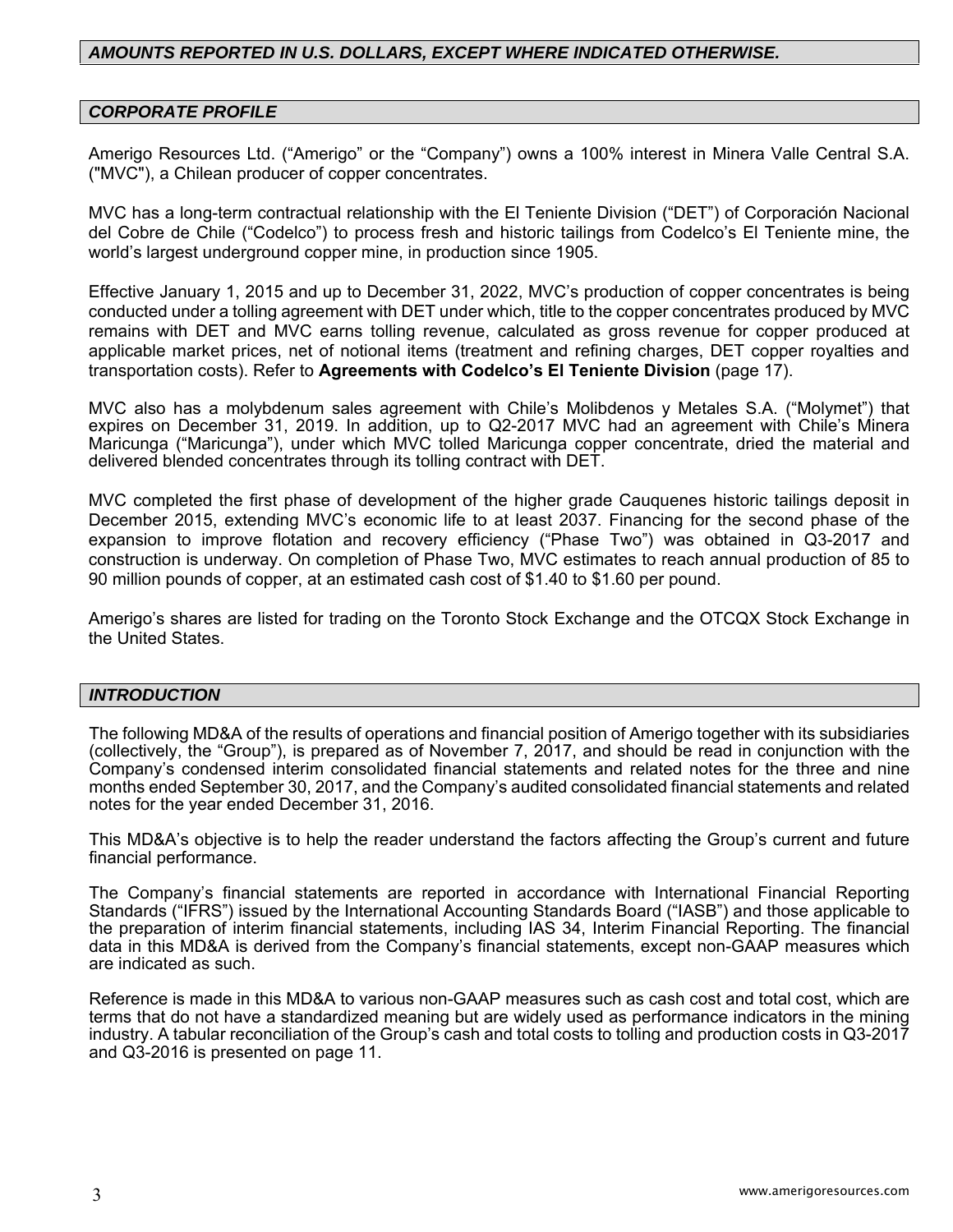## **Comparative Overview**

|                                                       | Q3-2017 | Q3-2016  | Change   |          |
|-------------------------------------------------------|---------|----------|----------|----------|
|                                                       |         |          | S        | $\%$     |
| Copper produced <sup>1</sup> million pounds           | 15.5    | 16.0     | (0.5)    | (3%)     |
| Copper delivered <sup>1</sup> million pounds          | 15.3    | 15.6     | (0.3)    | (2%)     |
| Percentage of production from historic tailings       | 63%     | 61%      |          |          |
| Revenue (\$ thousands) <sup>2</sup>                   | 37,421  | 23,383   | 14,038   | 60%      |
| DET notional copper royalties (\$ thousands)          | 9,365   | 5,495    | 3,870    | 70%      |
| Tolling and production costs (\$ thousands)           | 25,519  | 24,300   | 1,219    | 5%       |
| Gross profit (loss) (\$ thousands)                    | 11,902  | (917)    | 12,819   |          |
| Net income (loss) (\$ thousands)                      | 7,854   | (2,545)  | 10,399   |          |
| Operating cash flow (\$ thousands) $3$                | 11,021  | 1,656    | 9,365    | 566%     |
| Cash flow paid for purchase of plant                  |         |          |          |          |
| and equipment (\$thousands)                           | (5,291) | (1, 341) | (3,950)  | 295%     |
| Cash and cash equivalents (\$ thousands) <sup>4</sup> | 22,702  | 21,056   | 1,646    | 8%       |
| Borrowings (\$ thousands) $5$                         | 66,170  | 74,458   | (8, 288) | $(11\%)$ |
| Gross copper tolling price (\$/lb)                    | 3.00    | 2.13     | 0.87     | 41%      |

- Copper production is conducted under a tolling agreement with DET.<br>
Pevenue is reported net of notional items (smelting and refining charges, DET copper royalties and transportation costs).<br>
9. Operating cash flow before c
- 
- 
- 

### **Financial results**

- Gross tolling copper revenue was \$50.3 million (Q3-2016: \$32.5 million), due to stronger copper prices. The Group's recorded copper tolling price was \$3.00/lb (Q3-2016: \$2.13/lb).
- Revenue from molybdenum was \$2.5 million (Q3-2016: \$2.1 million combined from molybdenum and the Maricunga tolling contract).
- Revenue after notional items was \$37.4 million (Q3-2016: \$23.4 million).
- Tolling and production costs were \$25.5 million (Q3-2016: \$24.3 million), driven by higher power and lime costs. Unit tolling and production costs were \$1.67/lb (Q3-2016: \$1.56/lb).
- Cash cost (a non-GAAP measure equal to the aggregate of smelting and refining charges, tolling/production costs net of inventory adjustments and administration costs, net of by-product credits, page 11) before DET notional copper royalties and DET molybdenum royalties was \$1.69/lb (Q3-2016: \$1.60/lb) due to higher power and lime costs.
- Total cost (a non-GAAP measure equal to the aggregate of cash cost, DET notional copper royalties and DET molybdenum royalties of \$0.63/lb and depreciation of \$0.23/lb, page 11) increased to \$2.55/lb (Q3- 2016: \$2.18/lb), due to higher DET notional royalties/royalties from higher metal prices and higher cash cost.
- Gross profit was \$11.9 million (Q3-2016: gross loss of \$0.9 million). Net income was \$7.9 million (Q3- 2016: net loss of \$2.5 million), as a result of stronger copper prices, including \$4.5 million in positive settlement adjustments for prior quarter copper deliveries to DET.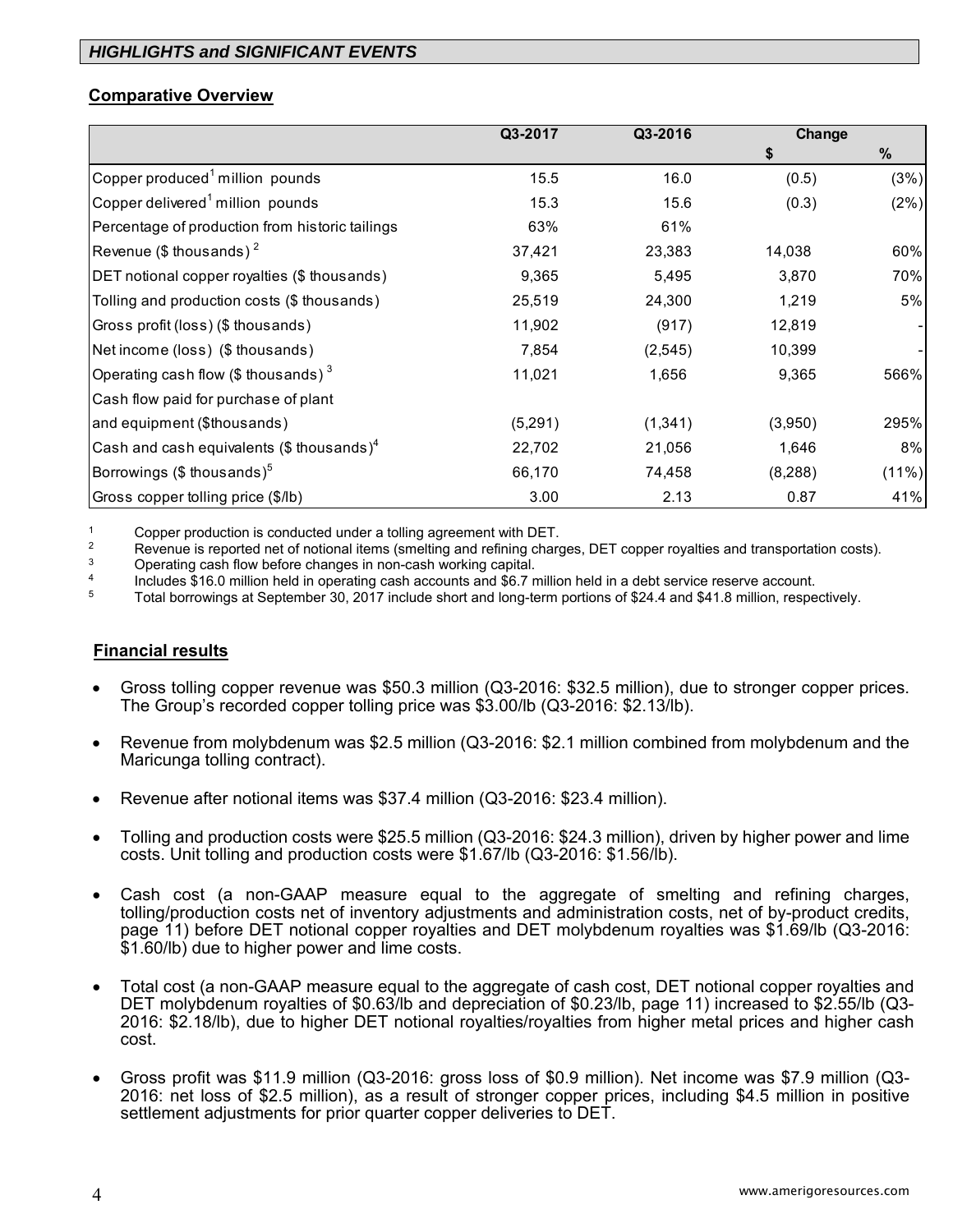In Q3-2017 the Group generated cash flow from operations before working capital changes of \$11.0 million (Q3-2016 \$1.7 million). Including changes in working capital, cash flow from operations was \$5.3 million (Q3-2016: \$10.2 million).

### **Production**

- Q3-2017 production was 15.5 million pounds of copper, 3% lower than the 16.0 million pounds produced in Q3-2016 due to lower recovery from the high-oxide tailings in the historical areas mined in Q3-2017.
- Q3-2017 copper production includes 9.8 million pounds from Cauquenes and 5.7 million pounds from fresh tailings.
- Molybdenum production was 0.4 million pounds (Q3-2016: 0.1 million pounds).
- At September 30, 2017, the Phase Two expansion project was on time, on budget and 19% complete. Purchase orders for all major equipment had been placed and earthworks construction had commenced.

### **Cash and Working Capital**

- The Group's cash balance was \$22.7 million (December 31, 2016: \$15.9 million), including \$16.0 million in operating accounts and \$6.7 million in a debt service reserve account ("DSRA") which must be used to: /i/ pay the principal and interest of MVC's bank loans and the amounts owing under related interest rate swaps ("IRS") if MVC has insufficient funds to make these payments and /ii/ fund MVC's operating expenses. If it becomes necessary to fund MVC's operations with funds from the DSRA, MVC must replenish the DSRA at each month end with funds necessary to maintain a balance equal to one hundred percent of the sum of the principal and interest pursuant to the bank loans and the IRS that are payable in the following six months.
- At September 30, 2017, the Group had a working capital deficiency of \$5.1 million (December 31, 2016: working capital of \$0.6 million). The working capital deficiency was caused by the Group's current estimated schedule of repayment of the balance of the DET Price Support Facility (page 17) from October 2017 to September 2018, which may change depending on MVC's actual cash flows. The Group does not consider its working capital deficiency as a liquidity risk, as it is only required to repay the DET Price Support Facility by December 2019 and at a rate of \$1.0 million per month, and the Group anticipates generating sufficient operating cash flow to meet current liabilities as they come due. Working capital deficiencies are not uncommon in companies with short-term portions of debt.

### **Outlook**

- MVC maintains its 2017 production guidance of 60.0 to 65.0 million pounds of copper at an annual cash cost (page 11) of \$1.60 to \$1.75/lb.
- MVC also maintains its guidance in respect of production of 1.5 million pounds of molybdenum.
- Construction of Phase Two is underway and on track for completion in Q3-2018, with full production expected in Q4-2018. The project will improve flotation recovery efficiency and is expected to increase MVC's production to 85.0 to 90.0 million pounds of copper per year, at an estimated cash cost of \$1.40 to \$1.60 per pound.
- Refer to **Cautionary Statement on Forward Looking Information** (page 21).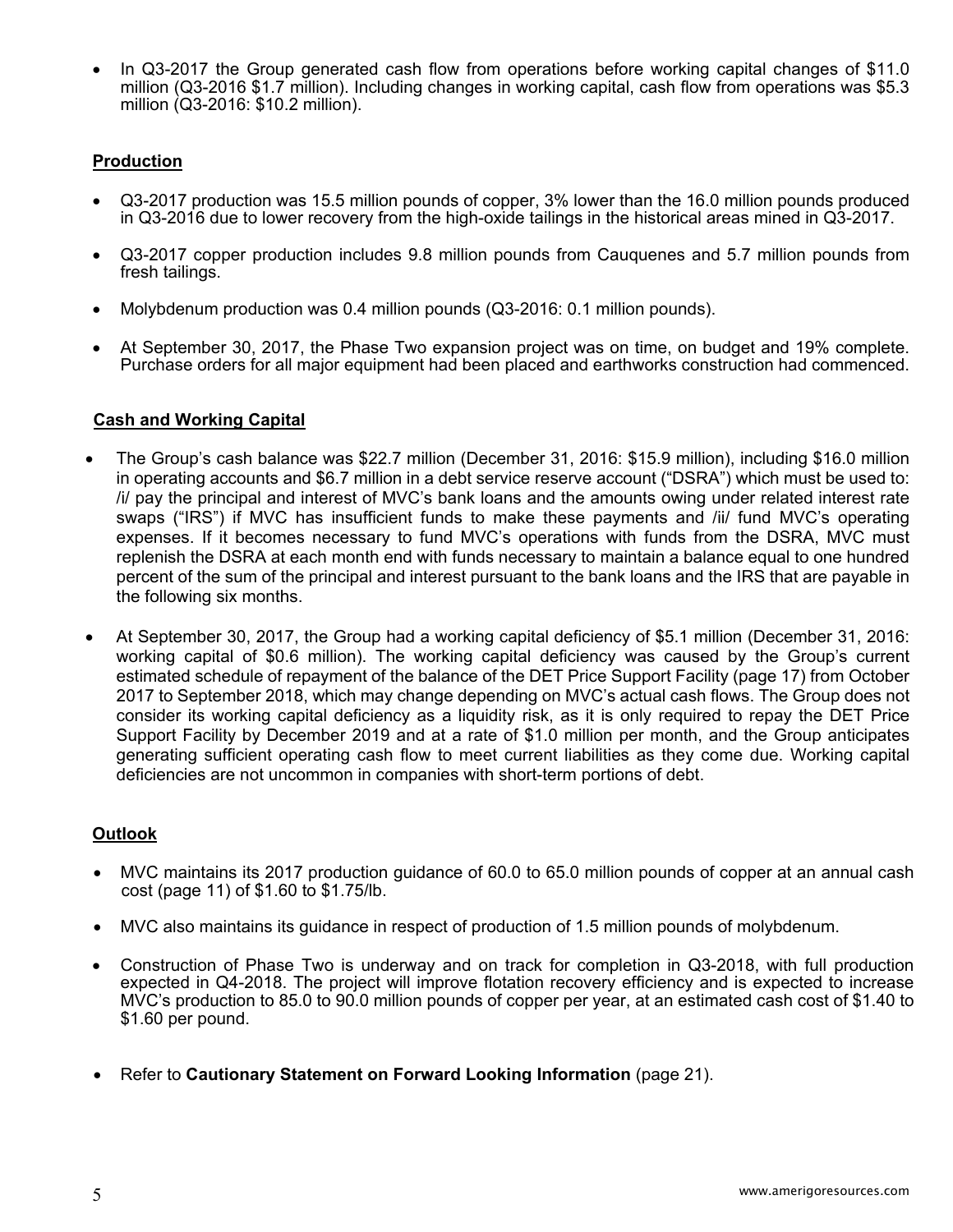## **SUMMARY OF FINANCIAL RESULTS Q3-2016 TO Q3-20171**

|                                                     | Q3-2017   | Q2-2017   | Q1-2017   | Q4-2016   | Q3-2016   |
|-----------------------------------------------------|-----------|-----------|-----------|-----------|-----------|
| Copper production, million pounds                   | 15.487    | 16.262    | 15.141    | 13.591    | 16.027    |
| Copper deliveries, million pounds                   | 15.251    | 16.197    | 15.175    | 13.417    | 15.599    |
| Gross copper tolling price (\$/lb) <sup>1</sup>     | 3.00      | 2.59      | 2.65      | 2.57      | 2.13      |
| Financial results (\$ thousands)                    |           |           |           |           |           |
| Revenue                                             |           |           |           |           |           |
| Gross tolling revenue                               | 50,256    | 39,267    | 38,650    | 36,571    | 32,500    |
| Notional items deducted from gross tolling revenue: |           |           |           |           |           |
| Smelting and refining                               | (5, 455)  | (5, 410)  | (5,087)   | (4,678)   | (5, 246)  |
| DET notional royalties - copper                     | (9,365)   | (7, 856)  | (7, 715)  | (5,731)   | (5, 495)  |
| Transportation                                      | (564)     | (534)     | (503)     | (393)     | (460)     |
|                                                     | 34,872    | 25,467    | 25,345    | 25,769    | 21,299    |
| Molybdenum and other revenue                        | 2,549     | 4,393     | 4,399     | 3,704     | 2,084     |
|                                                     | 37,421    | 29,860    | 29,744    | 29,473    | 23,383    |
| Tolling and production costs                        |           |           |           |           |           |
| Tolling and production costs                        | (20, 352) | (21,068)  | (22, 666) | (18, 763) | (19, 845) |
| DET royalties - molybdenum                          | (334)     | (338)     | (134)     | (193)     | (84)      |
| Depreciation and amortization                       | (3, 576)  | (3, 578)  | (3, 584)  | (3,319)   | (3,295)   |
| Administration                                      | (1,257)   | (1, 182)  | (1, 377)  | (1, 340)  | (1,076)   |
|                                                     | (25, 519) | (26, 166) | (27, 761) | (23, 615) | (24, 300) |
| Gross profit (loss)                                 | 11,902    | 3,694     | 1,983     | 5,858     | (917)     |
| Other expenses                                      |           |           |           |           |           |
| Office and general expenses                         | (232)     | (118)     | (294)     | (101)     | (278)     |
| Salaries, management and professional fees          | (466)     | (388)     | (418)     | (925)     | (346)     |
| Share-based payment compensation                    | (117)     | (223)     | (241)     | (11)      | (28)      |
|                                                     | (815)     | (729)     | (953)     | (1,037)   | (652)     |
| Other expenses                                      |           |           |           |           |           |
| Foreign exchange gain (expense)                     | 384       | (28)      | 18        | (128)     | (113)     |
| Other gains                                         | 106       | 8         | 15        | 10        | 96        |
|                                                     | 490       | (20)      | 33        | (118)     | (17)      |
| Derivative to related parties including changes in  |           |           |           |           |           |
| fair value                                          | (214)     | (2, 472)  | (1,093)   | (231)     | 254       |
|                                                     | (539)     | (3,221)   | (2,013)   | (1,386)   | (415)     |
| Operating profit (loss)                             | 11,363    | 473       | (30)      | 4,472     | (1, 332)  |
| Finance expense                                     | (854)     | (1,662)   | (1, 353)  | (1, 105)  | (973)     |
| Income (loss) before income tax                     | 10,509    | (1, 189)  | (1,383)   | 3,367     | (2,305)   |
| Income tax (expense) recovery                       | (2,655)   | (464)     | 73        | (383)     | (240)     |
| Net income (loss) for the period                    | 7,854     | (1,653)   | (1, 310)  | 2,984     | (2, 545)  |
|                                                     |           |           |           |           |           |
| Earnings (loss) per share - basic                   | 0.04      | (0.01)    | (0.01)    | 0.02      | (0.02)    |
| Earnings (loss) per share - diluted                 | 0.04      | (0.01)    | (0.01)    | 0.02      | (0.02)    |
| Unit tolling and production costs                   | 1.67      | 1.62      | 1.83      | 1.76      | 1.56      |
| Cash cost $(\$/IB)^2$                               | 1.69      | 1.53      | 1.71      | 1.87      | 1.60      |
| Total cost $($/lb)^2$                               | 2.55      | 2.28      | 2.52      | 2.60      | 2.18      |
| Uses and sources of cash (\$thousands)              |           |           |           |           |           |
| Operating cash flow before w orking capital changes | 11,021    | 4,470     | 4,255     | 7,051     | 1,656     |
| Operating cash flow after w orking capital changes  | 5,316     | 6,422     | 7,438     | 567       | 10,188    |
| Cash used in investing activities                   | (5,291)   | (2,006)   | (451)     | (1, 145)  | (1, 341)  |
| Net debt proceeds (repayments)                      | 1,750     | (7, 367)  | 57        | (4, 367)  | 3,000     |
| Ending cash balance <sup>3</sup>                    | 22,702    | 20,144    | 23,097    | 15,921    | 21,056    |

 $1$  Copper recorded price for the period before smelting and refining charges, DET notional copper royalties, transportation costs and settlement adjustments to prior quarters' sales.

<sup>2</sup> Cash and total costs are non-GAAP measures. Refer to page 11 for the basis of reconciliation of these measures to tolling and production costs.

<sup>3</sup> Includes \$16.0 million held in operating cash accounts and \$6.7 million held in a debt service reserve account.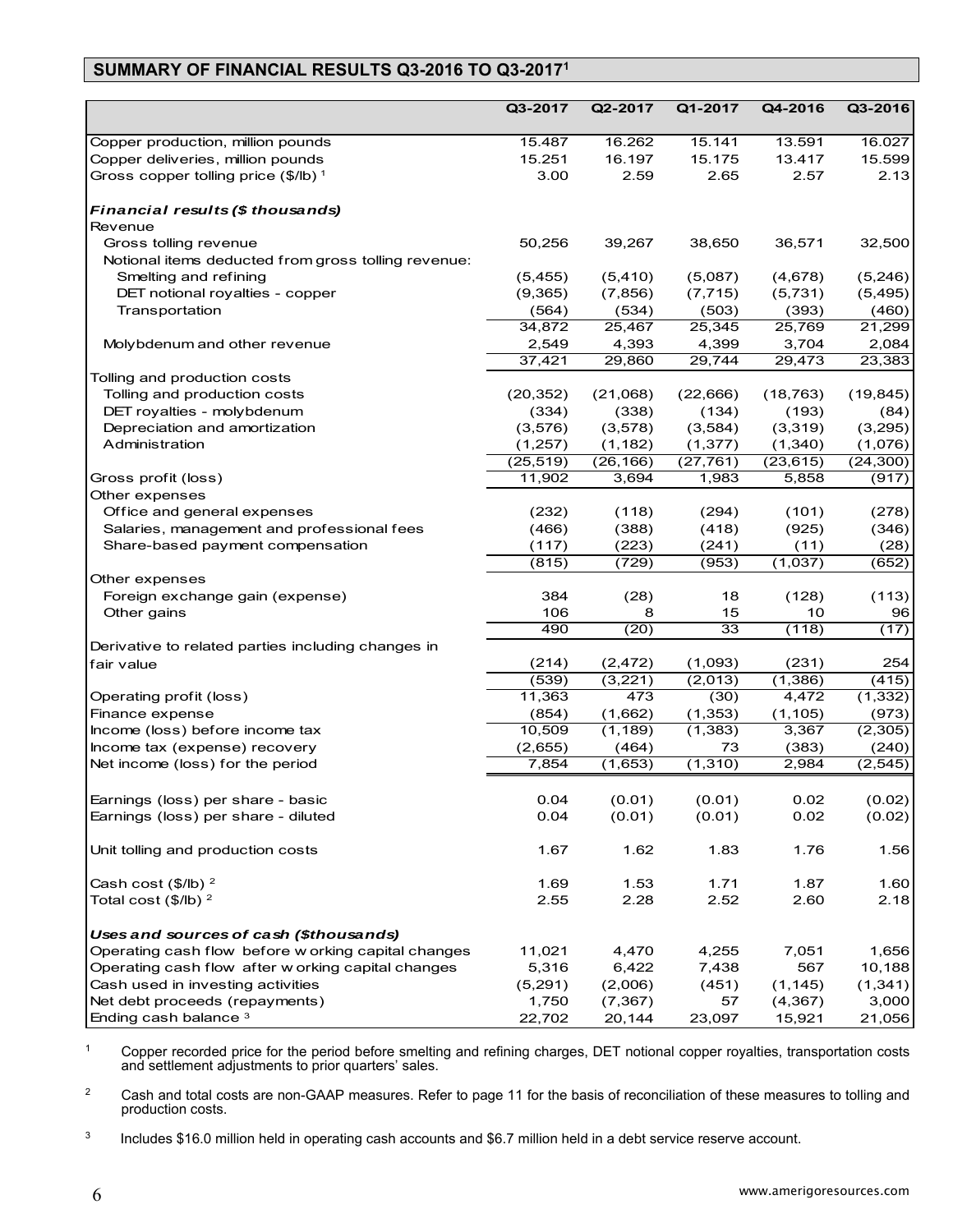### *OPERATING RESULTS*

In Q3-2017 the Group produced 15.5 million pounds of copper under a tolling agreement with DET, 3% lower than Q3-2016 production. Copper deliveries were 15.3 million pounds, including 9.8 million pounds from Cauquenes and 5.7 million pounds of copper from El Teniente's fresh tailings. 63% of MVC's copper production in Q3-2017 was from the higher-grade Cauquenes historic tailings.

Molybdenum production in Q3-2017 was 0.4 million pounds (Q3-2016: 0.1 million).

MVC's tolling contract with Maricunga ended in Q2-2017 as a result of Maricunga suspending operations. In Q3-2016, MVC produced 0.7 million pounds of copper pursuant to the agreement with Maricunga.

Tolling and production costs increased to \$25.5 million (Q3-2016: \$24.2 million) due to higher power and lime costs. MVC's unit cash cost (page 11) increased to \$1.69/lb (Q3-2016: \$1.60/lb).

#### **Production**

|                                           | Q3-2017      | Q3-2016    |
|-------------------------------------------|--------------|------------|
| <b>FRESH TAILINGS FROM EL TENIENTE</b>    |              |            |
| Tonnes processed                          | 11, 152, 930 | 11,373,542 |
| Copper grade (%)                          | 0.117%       | 0.113%     |
| Copper recovery                           | 19.8%        | 19.7%      |
| Copper produced (lbs)                     | 5,699,857    | 5,571,356  |
| <b>HISTORIC TAILINGS FROM EL TENIENTE</b> |              |            |
| Tonnes processed                          | 5,716,546    | 5,435,474  |
| Copper grade (%)                          | 0.235%       | 0.236%     |
| Copper recovery                           | 33.0%        | 34.4%      |
| Copper produced (lbs)                     | 9,787,069    | 9,756,304  |
| <b>TOLL PROCESSING FROM MARICUNGA</b>     |              |            |
| Copper produced (lbs)                     |              | 700,358    |
| <b>COPPER</b>                             |              |            |
| Total copper produced (lbs)               | 15,486,926   | 16,028,018 |
| Total copper delivered to DET (lbs)       | 15,250,966   | 15,599,494 |
| <b>MOLYBDENUM</b>                         |              |            |
| Total molybdenum produced (lbs)           | 425,848      | 138,301    |
| Total molybdenum sold (lbs)               | 413,751      | 131,392    |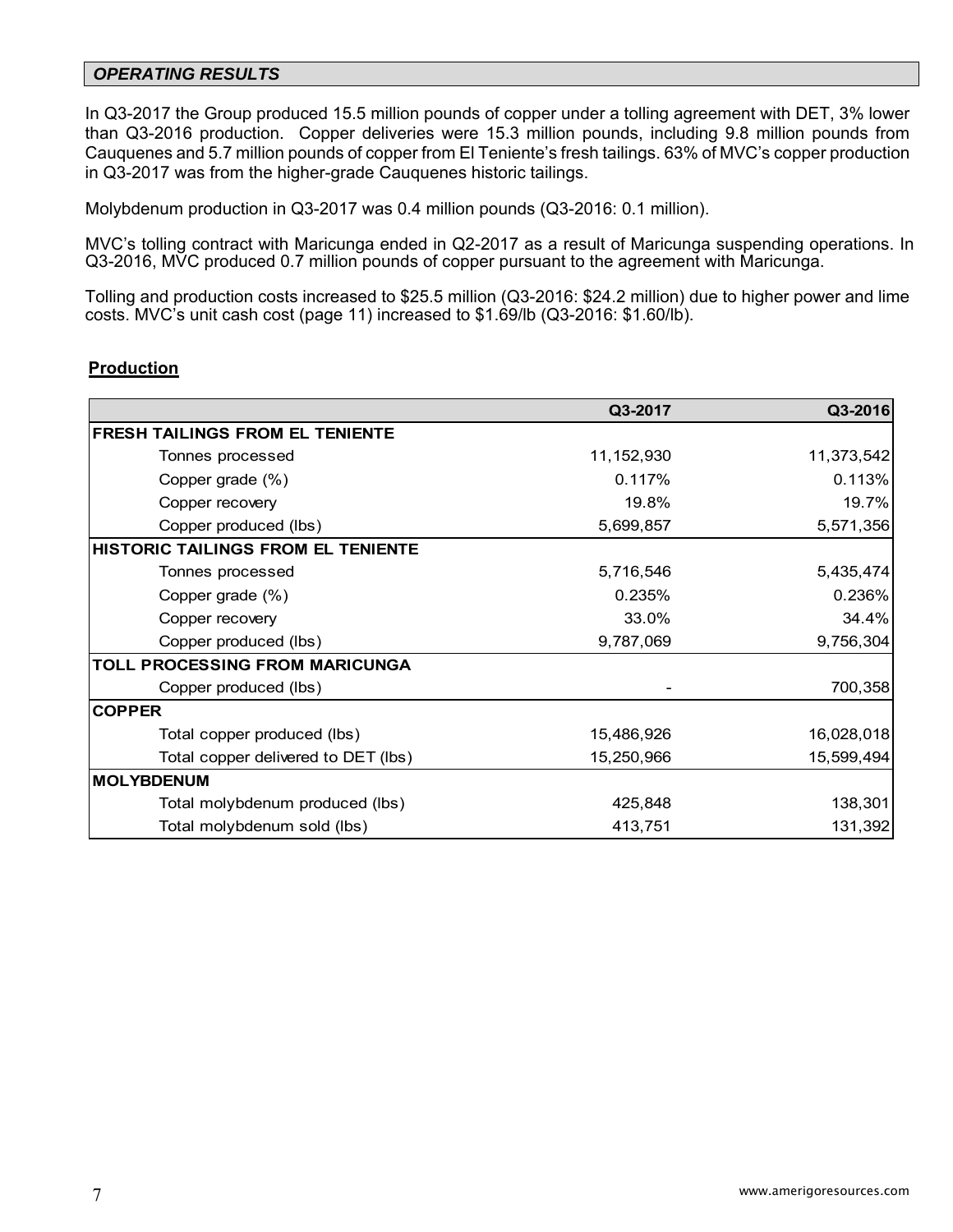### *FINANCIAL RESULTS – Q3-2017*

In Q3-2017 the Group posted net income of \$7.9 million (\$0.04 basic and diluted earnings per share), compared to a net loss of \$2.5 million posted in Q3-2016 (\$0.01 basic and diluted loss per share), because of stronger metal prices.

#### **Revenue**

Revenue in Q3-2017 was \$37.4 million (Q3-2016: \$23.4 million).

|                                                                   | Q3-2017           | Q3-2016  |
|-------------------------------------------------------------------|-------------------|----------|
| Average LME copper price per pound                                | \$<br>$2.88$ \$   | 2.17     |
| Gross tolling revenue (thousands)                                 | \$<br>50,256 \$   | 32,500   |
| Notional items deducted from gross tolling revenue:               |                   |          |
| Smelting and refining charges (thousands)                         | (5, 455)          | (5, 246) |
| DET royalties - copper (thousands)                                | (9, 365)          | (5, 495) |
| Transportation costs (thousands)                                  | (564)             | (460)    |
| Copper net revenue (thousands)                                    | 34,872            | 21,299   |
| Molybdenum (and Maricunga tolling revenue in Q3-2106) (thousands) | 2,549             | 2,084    |
| Total revenue (thousands)                                         | \$<br>$37,421$ \$ | 23,383   |
|                                                                   |                   |          |
| Company's gross copper tolling price per pound 1                  | $3.00$ \$         | 2.13     |
| Company's gross molybdenum price per pound <sup>2</sup>           | $8.10$ \$         | 7.01     |

1 Copper recorded price for the period before smelting and refining charges, DET notional copper royalties, transportation costs and settlement adjustments to prior quarters' sales.

<sup>2</sup> Molybdenum recorded price for the period before roasting charges and settlement adjustments to prior quarters' sales.

Production of copper concentrates by MVC is being conducted under a tolling agreement with DET for the period from January 1, 2015 to December 31, 2022, under which title to the copper concentrates produced by MVC is retained by DET and MVC earns tolling revenue, calculated as gross revenue for copper produced at applicable market prices, net of notional items (treatment and refining charges, DET copper royalties and transportation costs).

MVC's compensation is determined in accordance with annual industry benchmarks for pricing terms and smelting and refining charges, and in 2017 is based on the average London Metal Exchange ("LME") copper price for the third month following the delivery of copper concentrates produced under the tolling agreement ("M+3"). Accordingly, final pricing for copper produced by MVC is determined based on the average LME copper price of the third month following delivery of copper produced under the tolling agreement.

The average LME copper price in Q3-2017 were \$2.88/lb (Q3-2016: \$2.17/lb) and the Group's recorded copper tolling price was \$3.00/lb (Q3-2016: \$2.13/lb). Differences between the average LME copper price and the Group's recorded tolling price result from the pricing terms that applied in the period.

At September 30, 2017, the provisional copper price used by MVC was \$3.00/lb. A 10% increase or decrease from that price would result in price-driven revenue settlement adjustments of \$4.6 million.

DET royalties on copper production are a notional item deducted from gross tolling revenue. In Q3-2017, DET notional copper royalties were \$9.4 million, \$3.9 million higher than in Q3-2016, due to higher copper prices. The terms for DET notional copper royalties and molybdenum royalties are disclosed under **Agreements with Codelco's El Teniente Division** (page 17).

Transportation was \$0.6 million in Q3-2017 (Q3-2016: \$0.5 million).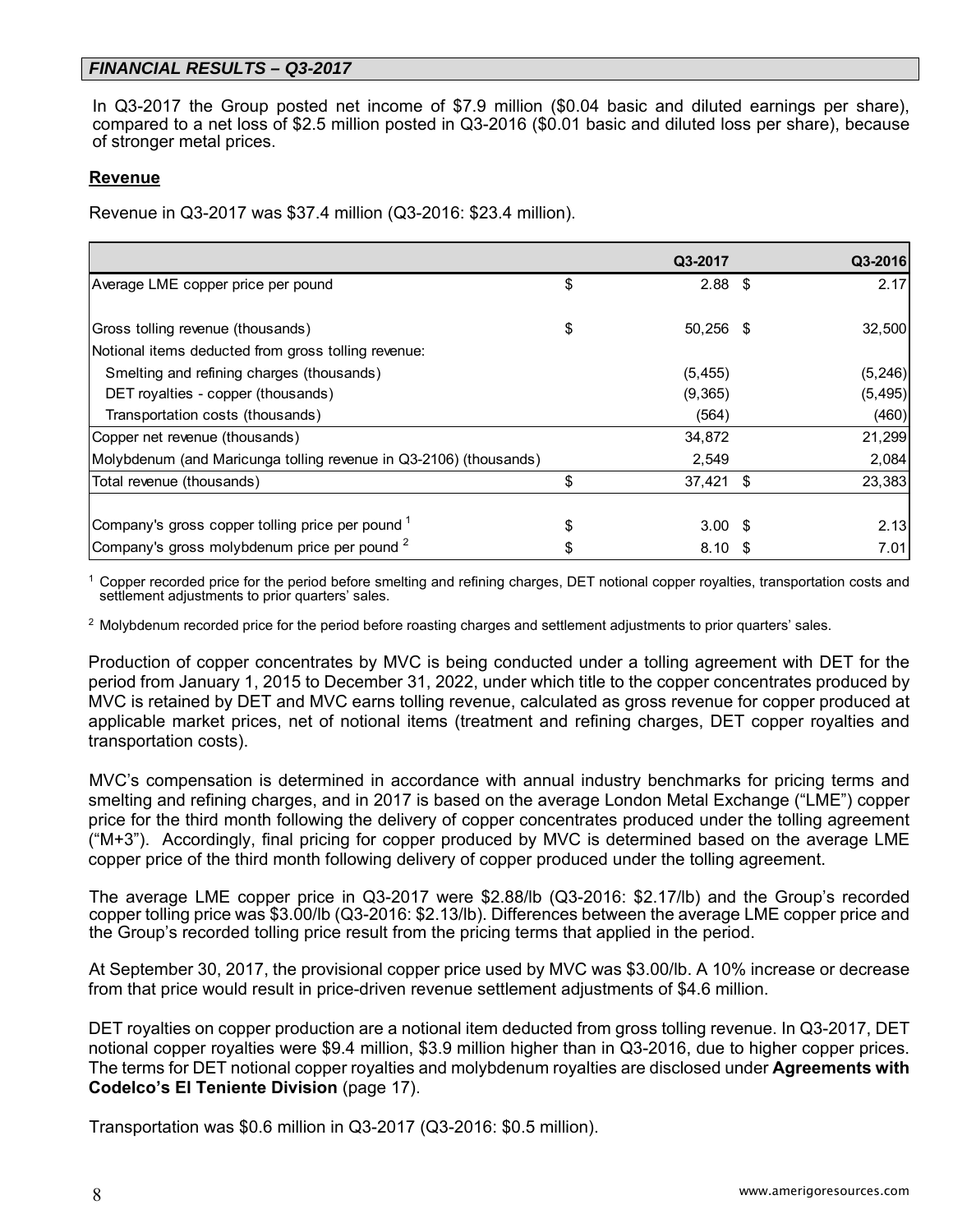MVC's molybdenum sales price in Q3-2017 was \$8.10/lb. MVC's sales agreement with Molymet provides in 2017 that the sale price is the average market price for the third month after delivery. Sales of molybdenum were provisionally priced at the average Platt's molybdenum dealer oxide price which for September 30, 2017 was \$8.63/lb.

### **Tolling and Production Costs**

| (Expressed in thousands)                  | Q3-2017      |     | Q3-2016 |
|-------------------------------------------|--------------|-----|---------|
| Direct tolling and production costs       |              |     |         |
| Power costs                               | \$<br>8,294  | -\$ | 7,717   |
| Lime                                      | 2,264        |     | 1,701   |
| Grinding media                            | 1,629        |     | 1,885   |
| Labour costs                              | 2,454        |     | 2,385   |
| Other direct tolling / production costs   | 5,711        |     | 6,157   |
|                                           | 20,352       |     | 19,845  |
| Depreciation and amortization             | 3,576        |     | 3,295   |
| <b>DET</b> royalties - molybdenum         | 334          |     | 84      |
| Administration                            | 1,257        |     | 1,076   |
| Tolling and production costs              | \$<br>25.519 | \$  | 24,300  |
| Unit tolling and production costs (\$/lb) | 1.67         |     | 1.56    |

Direct tolling costs were \$20.4 million (Q3-2016: \$19.9 million), a cost increase of 3%.

Power costs increased by \$0.6 million or 7% compared to Q3-2016, because of a 3% increase in energy consumption and a 4% increase in MVC's contractual grid price.

Lime is MVC's second most significant direct cost, due to the acidic nature of the Cauquenes tailings, with a cost increase of \$0.6 million in Q3-2017 compared to Q3-2016. Both lime consumption and lime supply cost increased in Q3-2017.

Grinding media costs of \$1.6 million were 14% lower than in Q3-2016 due to the finer characteristics of the Cauquenes tailings.

Direct labour costs were \$2.5 million in Q3-2017 (Q3-2016: \$2.4 million).

Other direct tolling costs decreased by \$0.4 million, influenced mostly by a cost reduction of \$1.0 million in changes in inventory adjustments, \$0.7 million in higher molybdenum production costs due to higher production, and lower Maricunga costs. Final costs associated with the Maricunga tolling contract which terminated in Q2-2017 were \$0.1 million (Q3-2016: \$1.0 million).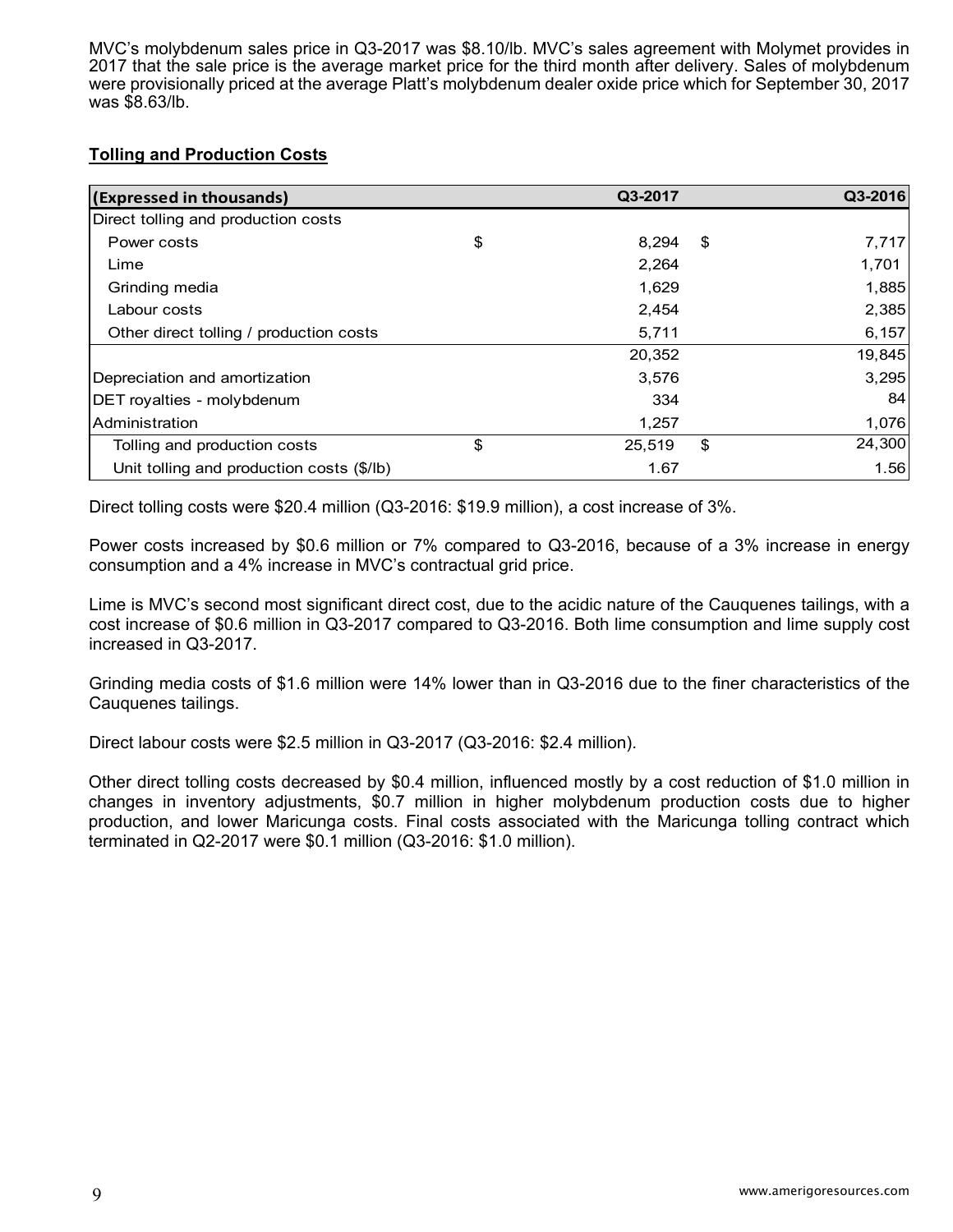The most relevant other direct tolling costs are summarized in the following tables:

| (Expressed in thousands)                      | Q3-2017     | Q3-2016     |
|-----------------------------------------------|-------------|-------------|
| Other direct tolling costs                    |             |             |
| Historic tailings extraction                  | \$<br>1.275 | \$<br>962   |
| Maintenance, excluding labour                 | 1,733       | 1,389       |
| Molybdenum production costs                   | 1,487       | 779         |
| Maricunga tolling costs                       | 111         | 1,018       |
| Industrial water                              | 480         | 575         |
| Copper reagents                               | 539         | 509         |
| Subcontractors, support services, etc.        | 518         | 424         |
| Filtration and all other direct tolling costs | 152         | 105         |
| Process control, environmental and safety     | 505         | 436         |
| Inventory adjustments                         | (1,089)     | (40)        |
|                                               | \$<br>5.711 | \$<br>6,157 |

| (S/lb Cu)                                     | Q3-2017 | Q3-2016 |
|-----------------------------------------------|---------|---------|
| Other direct tolling costs                    |         |         |
| Historic tailings extraction                  | 0.08    | 0.06    |
| Maintenance, excluding labour                 | 0.11    | 0.09    |
| Molybdenum production costs                   | 0.10    | 0.05    |
| Maricunga tolling costs                       | 0.01    | 0.07    |
| Industrial water                              | 0.03    | 0.04    |
| Copper reagents                               | 0.03    | 0.03    |
| Subcontractors, support services, etc.        | 0.03    | 0.03    |
| Filtration and all other direct tolling costs | 0.01    | 0.01    |
| Process control, environmental and safety     | 0.03    | 0.03    |
| Inventory adjustments                         | (0.07)  | 0.01    |
|                                               | 0.37    | 0.42    |

Depreciation and amortization increased to \$3.6 million (Q3-2016: \$3.3 million) from a higher asset base.

Administration expenses were \$1.3 million in Q3-2017 (Q3-2016: \$1.1 million).

### **Other expenses**

Other expenses of \$0.5 million (Q3-2016: \$0.4 million) are costs or gains not related to MVC's production operations, and are comprised of the following:

- General and administration expenses of \$0.8 million (Q3-2016: \$0.7 million) which include salaries, management and professional fees of \$0.5 million (Q3-2016: \$0.3 million), office and general expenses of \$0.2 million (Q3-2016: \$0.3 million) and share-based payments of \$0.1 million (Q3-2016: \$0.1 million).
- Other gains of \$0.5 million (Q3-2016: \$nil), comprised of a foreign exchange gain of \$0.4 million (Q3-2016: expense of \$0.1 million) and other gains of \$0.1 million in Q3-2017 and Q3-2016.
- A \$0.2 million expense associated with the derivative to related parties (Q3-2016: recovery of \$0.3 million), which includes actual royalty dividends paid or accrued to related parties of \$0.3 million (Q3-2016: \$0.3 million) and in Q3-2016, a decrease in fair value of the derivative of \$0.6 million.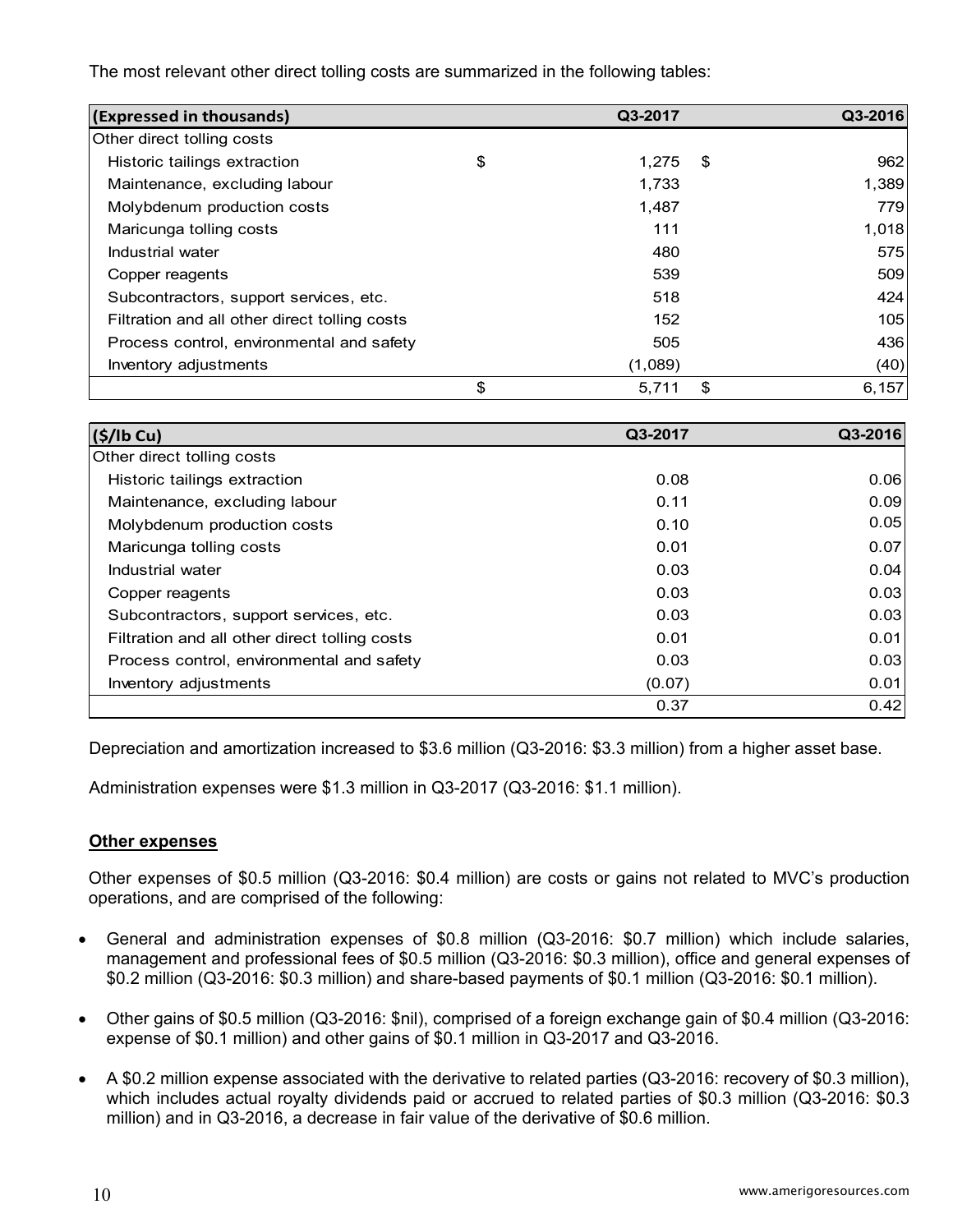#### **Finance expense**

The Group recorded a finance expense of \$0.9 million (Q3-2016: \$1.0 million), which includes finance, interest charges and changes in value on interest rate swaps.

### **Taxes**

Income tax expense was \$2.7 million (Q3-2016: \$0.2 million) and includes current income tax expense of \$1.9 million (Q3-2016: income tax recovery of \$ 0.3 million) and deferred income tax of \$0.8 million (Q3-2016: \$0.5 million).

Current income tax expense is the expected tax payable on taxable income, using tax rates enacted or substantively enacted at period end. The Company's current income tax expense is substantially generated in MVC, which has returned to profitability and tax-paying mode in 2017. Corporate income tax rates applicable in Chile are 25.5% in 2017 and 27% as of 2018. Deferred income tax expense is a non-cash expense which results predominantly from the differences between the book and tax values of MVC's property, plant and equipment. Deferred income tax expense and deferred income tax liabilities do not represent income tax due in Chile on a current basis.

#### **Cash Cost and Total Cost**

Cash cost and total cost are non-GAAP measures prepared on a basis consistent with the industry standard Brook Hunt definitions. The Group believes that these measures provide investors with an improved ability to evaluate corporate performance by providing information on control of production costs, trends in cash and total costs, and the underlying operating performance of the core mining business. Management also uses these measures to monitor internal performance.

Cash cost is the aggregate of copper and molybdenum tolling and production costs, smelting and refining notional charges, administration and transportation costs, minus by-product credits. Total cost is the aggregate of cash cost, DET notional copper royalties and molybdenum royalties, depreciation and amortization.

|                                                | Q3-2017         | Q3-2016  |
|------------------------------------------------|-----------------|----------|
| Tolling and production costs (thousands)       | \$<br>25,519 \$ | 24,300   |
| Add (deduct):                                  |                 |          |
| DET notional royalties - copper (thousands)    | 9,365           | 5,495    |
| Smelting and refining charges (thousands)      | 5,455           | 5,246    |
| Transportation costs (thousands)               | 564             | 460      |
| Inventory adjustments (thousands):             | 1,089           | 40       |
| By-product credits (thousands)                 | (2, 549)        | (2,084)  |
| Total cost (thousands)                         | \$<br>39,443 \$ | 33,457   |
| Deduct:                                        |                 |          |
| DET notional royalties - copper (thousands)    | (9, 365)        | (5, 495) |
| DET royalties - molybdenum (thousands)         | (334)           | (84)     |
|                                                | (9,699)         | (5, 579) |
| Depreciation and amortization (thousands)      | (3, 576)        | (3, 295) |
| Cash cost (thousands)                          | \$<br>26,168 \$ | 24,583   |
| Pounds of copper tolled from                   | 15.49           | 15.33    |
| fresh and old tailings (millions) <sup>1</sup> |                 |          |
| Cash cost (\$/lb)                              | 1.69            | 1.60     |
| Total cost (\$/lb)                             | 2.55            | 2.18     |

A reconciliation of tolling and production costs to cash cost and total cost in Q3-2017 and Q3-2016 is presented below:

1 Excludes 0.7 million pounds produced in Q3-2016 from Maricunga toll processing, a by-product.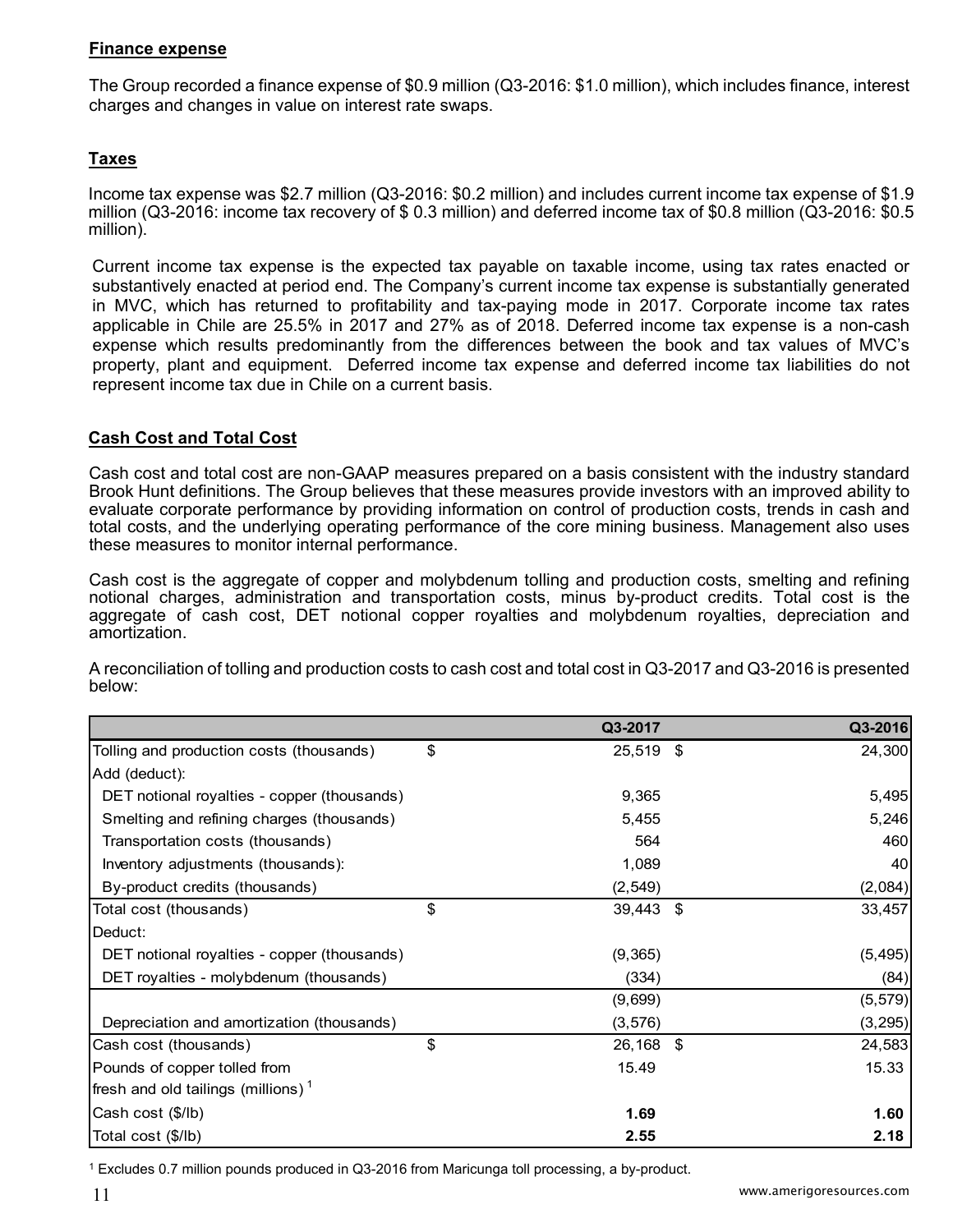The Group's trailing annual and quarterly cash costs (see table above) (\$/lb of copper produced) were:

|                     | Q3-2017 | Q2-2017 | Q1-2017 | Q4-2016 | Q3-2016 |
|---------------------|---------|---------|---------|---------|---------|
|                     |         |         |         |         |         |
| <b>Power costs</b>  | 0.54    | 0.49    | 0.52    | 0.52    | 0.50    |
| Lime                | 0.15    | 0.14    | 0.14    | 0.13    | 0.11    |
| Grinding media      | 0.10    | 0.11    | 0.12    | 0.12    | 0.12    |
| Other direct costs  | 0.60    | 0.62    | 0.76    | 0.88    | 0.57    |
| By-product credits  | (0.17)  | (0.28)  | (0.31)  | (0.29)  | (0.14)  |
| Smelting & refining | 0.35    | 0.34    | 0.36    | 0.37    | 0.34    |
| Administration      | 0.08    | 0.08    | 0.09    | 0.11    | 0.07    |
| Transportation      | 0.04    | 0.03    | 0.03    | 0.03    | 0.03    |
| <b>Cash Cost</b>    | \$1.69  | \$1.53  | \$1.71  | \$1.87  | \$1.60  |

Cash cost in Q3-2017 was \$1.69/lb (Q3-2016: \$1.60/lb).

Power is MVC's most significant cost, and was \$0.1037/kWh in Q3-2017 (Q3-2016: \$0.0998/kWh). MVC operates its generators when the grid price exceeds the generators' operating costs. There was an economic contribution from operating the generators of \$0.2 million in each of Q3-2017 and Q3-2016. Unit power costs were \$0.54/lb (Q3-2016: \$0.50/lb).

Lime costs were \$0.15/lb in Q3-2017, compared to \$0.11/lb in Q3-2016. Higher lime costs were incurred because of the more acidic nature of the Cauquenes tailings.

Unit grinding media costs were \$0.10/lb (Q3-2016: \$0.12/lb), as a result of lower grinding ball consumption associated with the processing of the finer Cauquenes tailings.

Other direct costs were \$0.60/lb (Q3-2016: \$0.57/lb), influenced by higher Cauquenes processing and maintenance costs.

The Group's trailing annual and quarterly total costs (\$/lb of copper produced) were:

|                                         | Q3-2017 | Q2-2017 | Q1-2017 | Q4-2016 | Q3-2016 |
|-----------------------------------------|---------|---------|---------|---------|---------|
| Cash cost                               | 1.69    | 1.53    | 1.71    | 1.87    | 1.60    |
| <b>DET</b> notional royalties/royalties | 0.63    | 0.52    | 0.55    | 0.47    | 0.36    |
| Amortization/depreciation               | 0.23    | 0.23    | 0.26    | 0.26    | 0.22    |
| <b>Total Cost</b>                       | \$2.55  | \$2.28  | \$2.52  | \$2.60  | \$2.18  |

Total cost was \$2.55/lb (Q3-2016: \$2.18/lb), due to a \$0.27/lb increase in DET notional royalties (from higher metal prices) and a \$0.09/lb increase in cash cost, as explained in the preceding paragraphs.

## *FINANCIAL RESULTS – NINE MONTHS ENDED SEPTEMBER 30, 2017*

YTD-2017, the Company posted net income of \$4.9 million (\$0.03 per share), compared to a net loss of \$10.5 million (\$0.06 per share) YTD-2016. Financial performance was positively impacted by stronger copper prices.

Revenue YTD-2017 was \$97.0 million (YTD-2016: \$61.9 million) and tolling and production costs were \$79.4 million (YTD-2016: 68.4 million), resulting in gross profit of \$17.6 million (YTD-2016: gross loss of \$6.5 million).

Other expenses were \$5.8 million (YTD-2016: \$1.2 million), driven most notably by an increase of \$3.8 million in the value of the derivative to related parties (YTD-2016: \$0.2 million).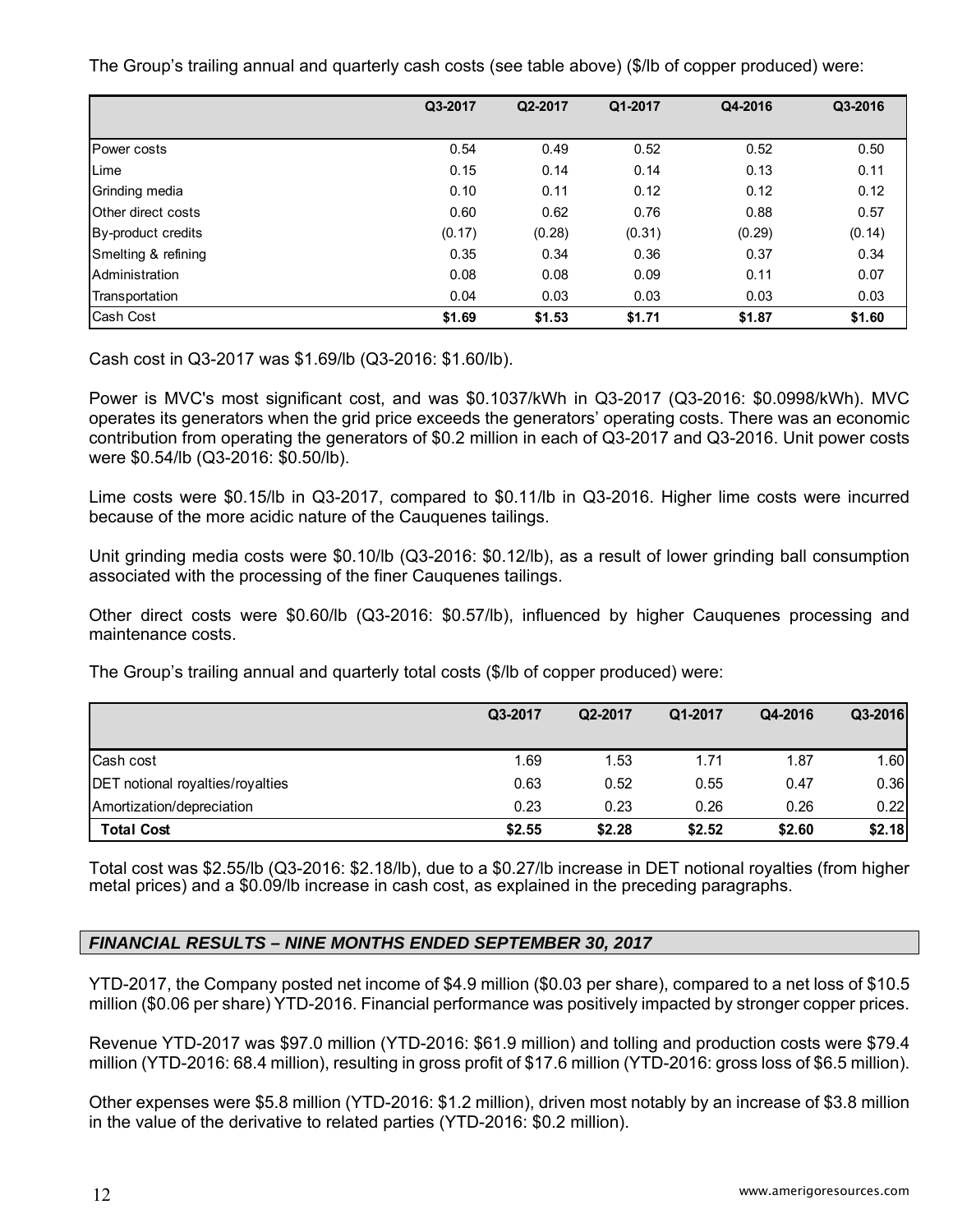Finance expense was \$3.9 in both nine-month periods and the Group posted an income tax expense of \$3.0 million, compared to an income tax recovery of \$1.1 million YTD-2016, driven by the increase in the Company's income before income tax expense YTD-2017.

### *COMPARATIVE PERIODS*

The Company's financial statements are reported under IFRS issued by the IASB. The following tables provide highlights from the Company's financial statements of quarterly results for the past eight quarters.

|                                   | Q3-2017  | Q2-2017 | Q1-2017  | Q4-2016  |
|-----------------------------------|----------|---------|----------|----------|
|                                   | \$       | \$      | \$       |          |
|                                   |          |         |          |          |
| Total revenue (thousands)         | 37,421   | 29,860  | 29,744   | 29,473   |
| Net income (loss) (thousands)     | 7,854    | (1,653) | (1, 310) | 2,984    |
| Earnings (loss) per share         | 0.04     | (0.01)  | (0.01)   | 0.02     |
| Diluted earnings (loss) per share | 0.04     | (0.01)  | (0.01)   | 0.02     |
|                                   |          |         |          |          |
|                                   | Q3-2016  | Q2-2016 | Q1-2016  | Q4-2015  |
|                                   | S        | \$      | S        |          |
|                                   |          |         |          |          |
| Total revenue (thousands)         | 23,383   | 19,276  | 19,255   | 7,809    |
| Net loss (thousands)              | (2, 545) | (3,613) | (4, 357) | (4, 673) |
| Loss per share                    | (0.01)   | (0.02)  | (0.03)   | (0.03)   |
| Diluted loss per share            | (0.01)   | (0.02)  | (0.03)   | (0.03)   |

Quarterly revenue variances result mostly from varying volumes of copper sales or deliveries (a factor of quarterly production) and the Group's realized copper price (a factor of market prices). The Group's revenues are highly sensitive to these two variables, as summarized below:

|                                                   | Q3-2017 | Q2-2017  | Q1-2017 | Q4-2016 | Q3-2016 | Q2-2016  | Q1-2016 | Q4-2015  |
|---------------------------------------------------|---------|----------|---------|---------|---------|----------|---------|----------|
| Pounds of<br>copper<br>delivered $1$              | 15.25   | 16.20    | 15.18   | 13.42   | 15.60   | 14.51    | 12.75   | 7.44     |
| MVC's<br>realized<br>copper<br>price <sup>2</sup> | \$3.00  | \$2.59   | \$2.65  | \$2.57  | \$2.13  | \$2.10   | \$2.24  | \$2.08   |
| Settlement<br>adjustments $3$                     | \$4.54  | (\$1.19) | \$0.92  | \$4.02  | \$0.43  | (\$0.96) | ٠       | (\$1.02) |

<sup>1</sup> Million pounds of copper delivered under agreements with DET and Maricunga (Q4-2015 to Q2-2017 only).<br><sup>2</sup> Copper recorded price per pound for the period, before notional smelting and refining charges and settlement ad

<sup>3</sup> Settlement adjustments to prior quarter's sales, expressed in millions of dollars

Q4-2015 revenue was affected by lower production (as it excluded Cauquenes production) and lower copper prices. Q1-2016 to Q3-2016 revenue was positively impacted by stronger copper production from Cauquenes. Q4-2016 revenue was negatively affected by 16 days of lost production due to a strike at MVC and annual maintenance shutdown at El Teniente but benefited from higher copper prices, both for quarterly deliveries and in respect of positive price-driven settlement adjustments to Q3-2016 deliveries. Production returned to expected levels in Q1-2017, positively affecting revenue, which also benefitted from stronger copper prices and positive settlement adjustments to prior quarter sales. Q2-2017 revenue was positively impacted by higher copper sales, partially offset by lower average copper prices and the effect of negative price-driven settlement adjustments. Q3-2017 revenue was positively impacted by higher copper prices and positive settlement adjustments of \$4.5 million to Q3-2017 deliveries.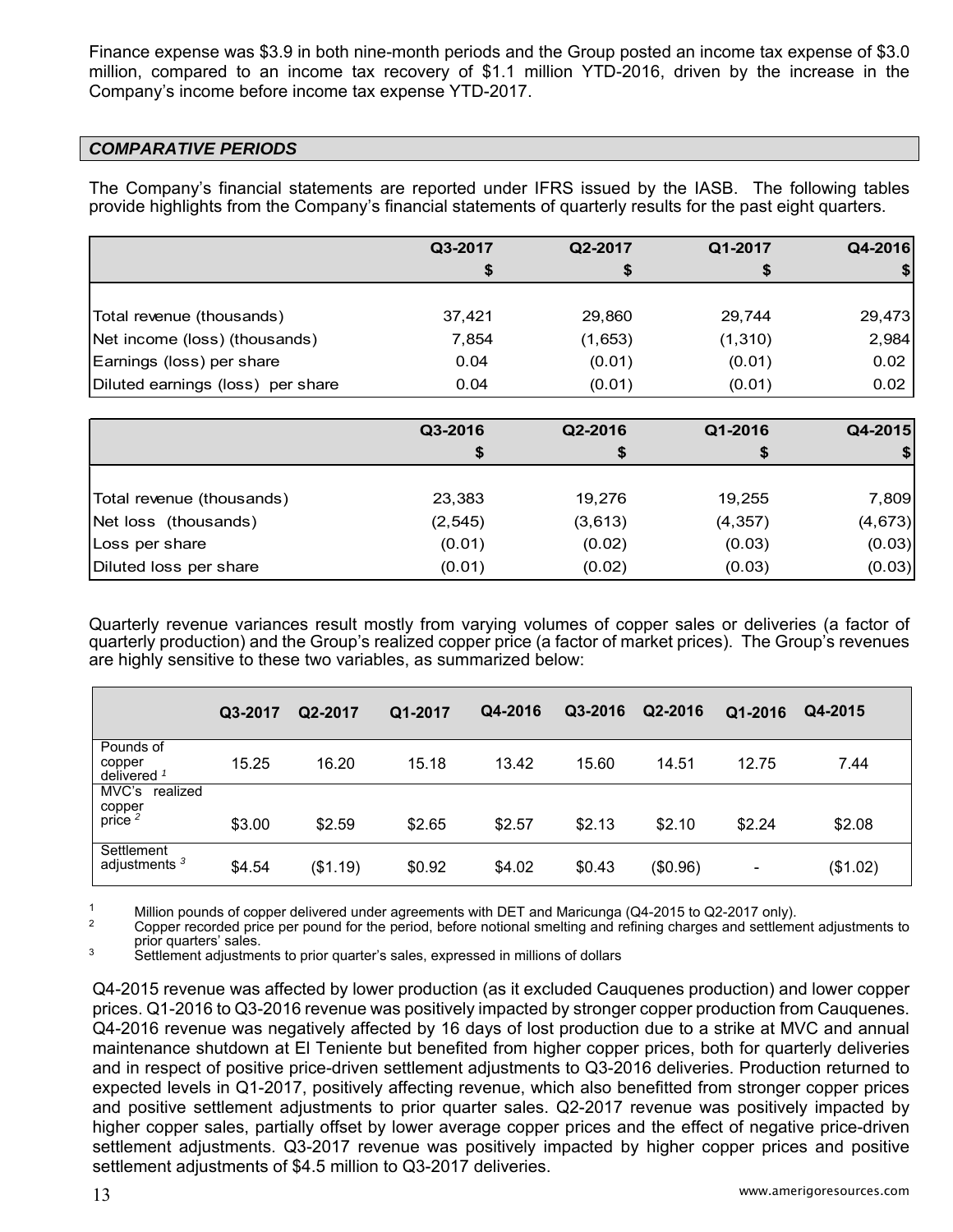In addition to revenue variances, the Group's quarterly results in the most recent eight quarters were also affected by variations in cost of sales:

|                                                   | Q3-2017 | Q2-2017 | Q1-2017 | Q4-2016 | Q3-2016 | Q2-2016 | Q1-2016 | Q4-2015 |
|---------------------------------------------------|---------|---------|---------|---------|---------|---------|---------|---------|
| Tolling<br>and<br>production<br>costs             | \$25.52 | \$26.17 | \$27.76 | \$23.61 | \$24.30 | \$22.44 | \$21.66 | \$13.26 |
| tolling<br>Unit<br>and<br>production<br>$\cosh^2$ | \$1.67  | \$1.62  | \$1.83  | \$1.76  | \$1.56  | \$1.55  | \$1.70  | \$1.78  |

 $\frac{1}{2}$  Millions of dollars.

2 Tolling and production costs divided over number of pounds of copper delivered.

Tolling and production costs are affected by production levels, input costs (particularly power, lime and grinding media costs), copper prices and the depreciation or appreciation of the CLP to the U.S. dollar. In Q4- 2015, total and unit tolling costs decreased consistently each quarter as a result of lower production levels, cost reductions at MVC and a weaker CLP compared to the U.S. dollar. Tolling costs in Q4-2015 also decreased due to suspension of Colihues operations. Q4-2015 cost data did not include Cauquenes tolling and production costs which were capitalized as pre-operating costs. In Q1, Q3 and Q3-2016 total tolling and production cost increased due to a substantial increase in production, which also resulted in lower unit costs. Q4-2016 costs were lower due to 16 days of lost production due to a strike of MVC workers, however lower production resulted in higher unit costs. In Q1-2017 tolling and production costs increased due to higher production levels and unit costs were affected by inventory variations. Q2-2017 costs were lower than in the preceding quarter despite higher production due to MVC's ongoing cost containment efforts. Q3-2017 costs were also lower than the prior quarter, due to lower copper production and the termination of the Maricunga tolling contract.

#### *LIQUIDITY and CAPITAL RESOURCES*

#### **Cash Flow from Operations**

In Q3-2017 the Group generated cash of \$5.3 million from operations (Q3-2016: \$10.2 million). YTD-2017 cash generated from operations was \$19.2 million (YTD-2016: \$18.8 million).

Excluding the effect of changes in working capital accounts, the Group generated cash of \$11.0 million in Q3- 2017 (Q3-2016: \$1.7) and \$19.8 million YTD-2017 (YTD-2016: \$2.5 million).

#### **Cash Flow from Financing Activities**

YTD-2017 the Group made debt repayments of \$10.4 million and received debt proceeds for the Phase Two expansion of \$4.8 million. It also received \$0.4 million from various exercises of stock options.

YTD-2016, the Group received \$13.8 million in debt proceeds net of transaction costs and made debt repayments of \$14.1 million.

#### **Cash Flow from Investing Activities**

YTD-2017, the Group used cash of \$7.7 million for payments of capital expenditures ("Capex") (YTD-2016: \$7.2 million), including the Phase Two expansion project.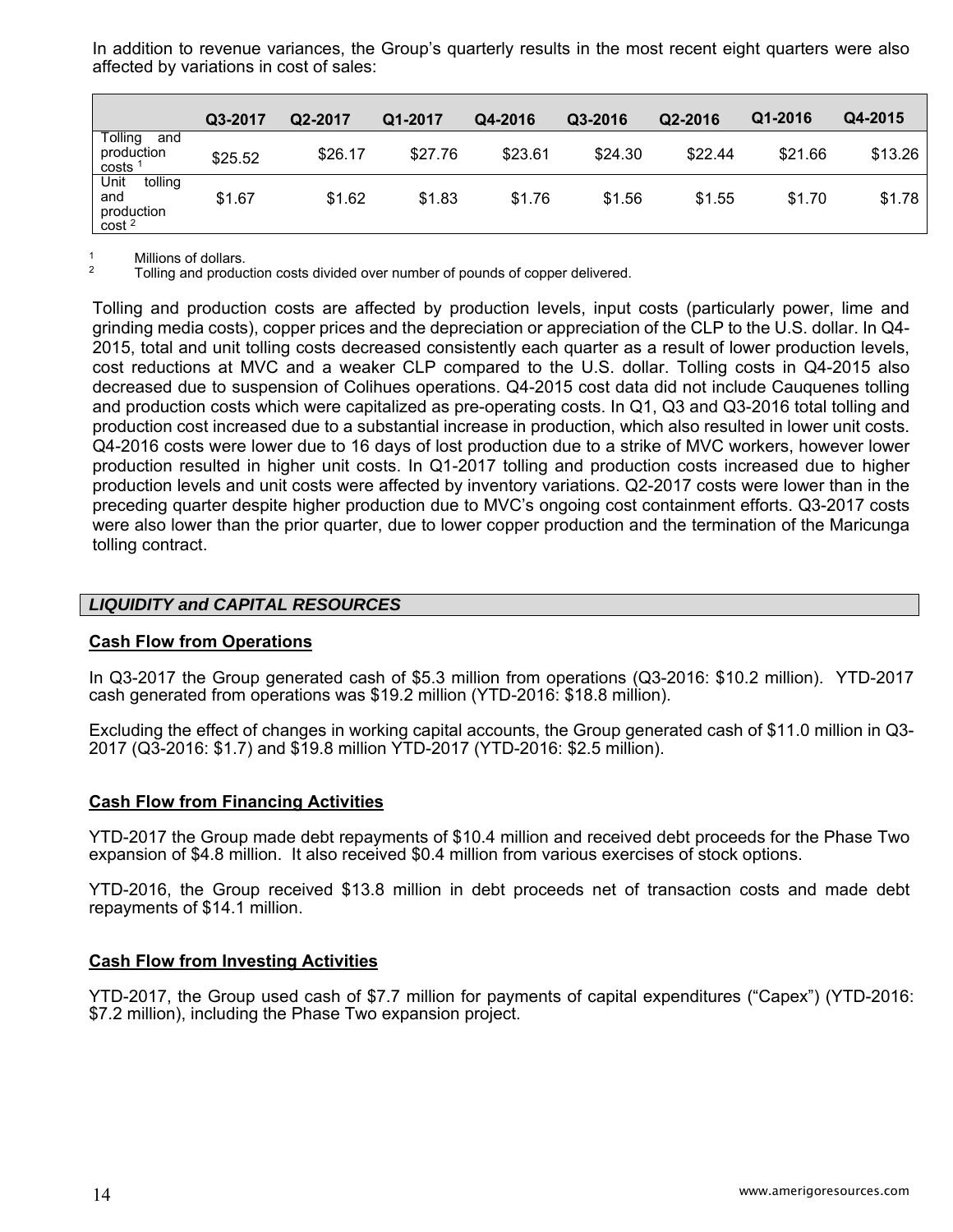### **Liquidity and Financial Position**

The Group's cash and cash equivalents at September 30, 2017 totaled \$22.7 million (December 31, 2016: \$15.9 million), including \$6.7 million held in a DSRA described on page 5 (December 31, 2016: \$6.7 million). The Group had a working capital deficiency of \$5.1 million at September 30, 2017, compared to working capital of \$0.6 million at December 31, 2016.

The working capital deficiency is caused by the Group's current estimated schedule of repayment of the balance of the DET Price Support Facility (page 17) from October 2017 to September 2018, which may change depending on MVC's actual cash flows. The Group does not consider its working capital deficiency as a liquidity risk, as it is only required to repay the DET Price Support Facility by December 2019 and at a rate of \$1.0 million per month, and the Group anticipates generating sufficient operating cash flow to meet current liabilities as they come due. Working capital deficiencies are not uncommon in companies with short-term portions of debt.

The Group operates in a cyclical industry cash flow generating capacity is closely correlated to the market prices for copper. In recent years and up to Q3-2016, the Group's liquidity and financial position were affected by low copper prices. As copper prices started to recover in Q4-2016 (average quarterly LME price of \$2.40/lb) the Group's financial results and cash flow generating capacity have strengthened. Average quarterly LME prices in 2017 were \$2.65/lb in Q1, \$2.57/lb in Q2 and \$2.88/lb in Q3.

MVC estimates to produce 60.0 to 65.0 million pounds of copper at an annual cash cost (page 11) of \$1.60 to \$1.75/lb in 2017, and to increase production and reduce cash cost once the Phase Two expansion is completed. Under these assumptions, the Group should be able to meet its financial obligations as they become due.

At September 30, 2017, the Group had \$42.3 million of undrawn, committed credit facilities (\$29.3 million from the Phase Two expansion loan and \$13.0 million from a shareholders' line of credit, both described below).

| (Thousands)                                           | September 30, | December 31, |
|-------------------------------------------------------|---------------|--------------|
|                                                       | 2017          | 2016         |
|                                                       |               |              |
| Cauquenes Expansion Loan - Phase One (a)              | 47,362        | 51,739       |
| Cauquenes Expansion Loan - Phase Two (a)              | 5,792         |              |
|                                                       | 53,154        | 51,739       |
| <b>DET Price Support Facility (b)</b>                 | 13,016        | 18,108       |
|                                                       | 66,170        | 69,847       |
| Comprised of:                                         |               |              |
| Short-term debt and current portion of long-term debt | 24,379        | 10,733       |
| Long -term debt                                       | 41,791        | 59,114       |
|                                                       | 66,170        | 69,847       |

### **Borrowings**

a) On March 25, 2015, MVC closed a bank syndicate financing with Banco Bilbao Vizcaya Argentaria ("BBVA") and Export Development Canada ("EDC") for a loan facility (the "Cauquenes Phase One Loan") of \$64.4 million for the Phase One of the expansion of MVC's operations for the processing of tailings from the Cauquenes deposit. Terms of the loan include interest fixed through an interest rate swap ("IRS") at a rate of 5.56% per annum for 75% of the facility. The remaining 25% of the facility is subject to a variable rate based on the US Libor 6-month rate, which at September 30, 2017 was 4.95% per annum. Interest is paid semi-annually on June and December 30. MVC incurred due diligence, bank fees and legal costs of \$2.4 million, recognized as transaction costs that are being amortized over the term of the loan using the effective interest rate method. The Cauquenes Phase One Loan has a maximum repayment term of 6 years consisting of 12 equal semi-annual principal payments of \$5.4 million, commencing on June 30,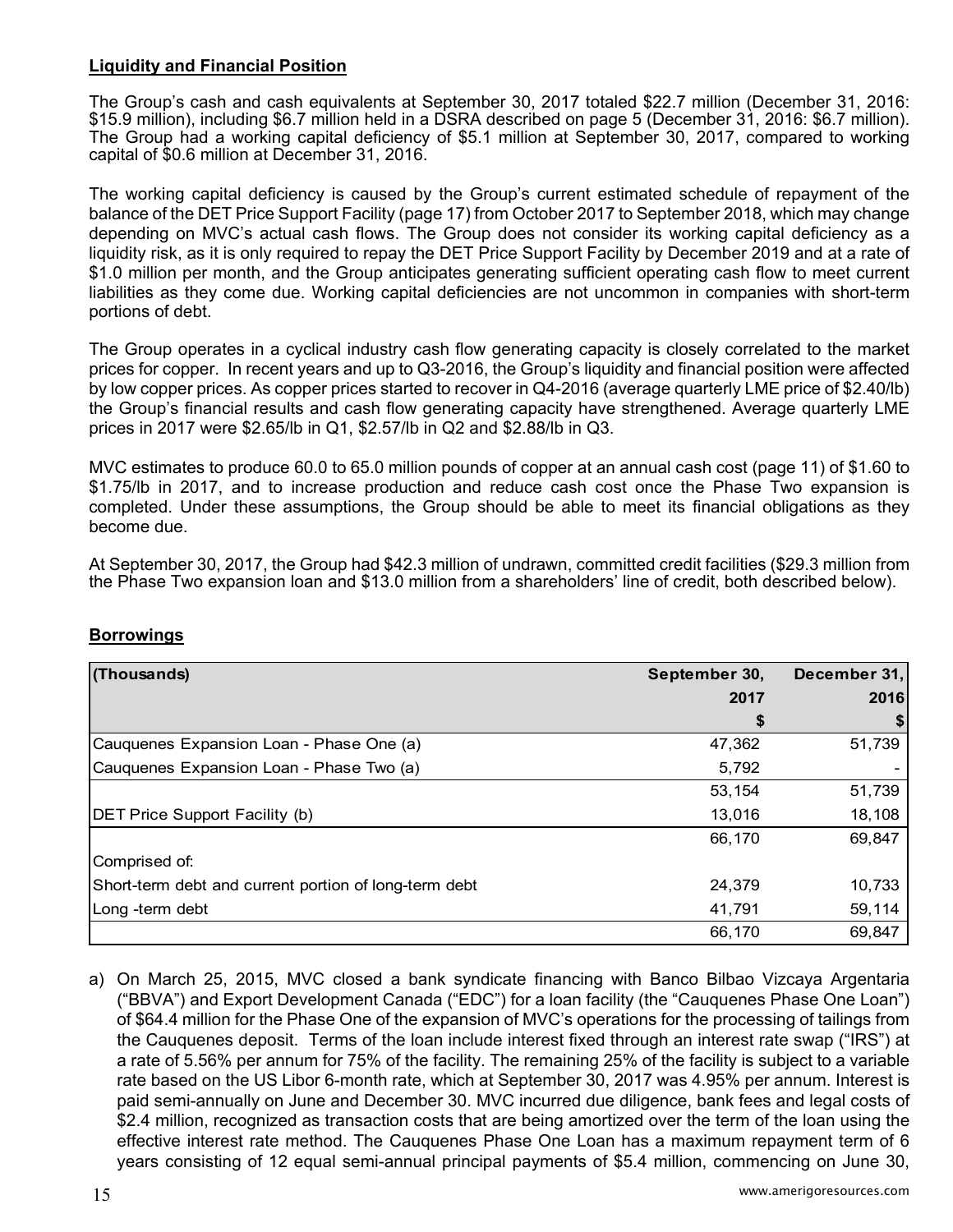2016. The repayment term may be shortened without penalty in accordance with the provisions of the loan. The balance of the Cauquenes Phase One Loan (net of transaction costs) at September 30, 2017 was \$47.4 million (December 31, 2016: \$51.7 million). Concurrently with the Cauquenes Phase One Loan, MVC entered into an IRS with BBVA to fix 75% of the interest payable on that facility. On September 30, 2017, the fair value of the IRS was determined to be \$0.1 million. The IRS has a term to December 27, 2018.

On August 3, 2017, MVC closed a second financing tranche with BBVA and EDC for a facility (the "Cauquenes Phase Two Loan") of up to \$35.3 million for Phase Two of the Cauquenes expansion. Terms of the loan include interest fixed through an IRS at a rate of 6.02% per annum for 75% of the facility. The remaining 25% of the facility is subject to a variable rate based on the US Libor 6-month rate, which at September 30, 2017 was 4.95% per annum. Interest will be paid semi-annually on June and December 30. MVC incurred due diligence, bank fees and legal costs of \$1.3 million, recognized as transaction costs that are being amortized over the term of the loan using the effective interest rate method. The Cauquenes Phase Two Loan has a maximum repayment term of 3 years consisting of 6 equal semi-annual principal payments to commence on June 30, 2019. The repayment term may be shortened without penalty in accordance with the provisions of the loan. The balance of the Cauquenes Phase Two Loan (net of transaction costs) at September 30, 2017 was \$5.8 million (December 31, 2016: \$nil). Concurrently with the Cauquenes Phase Two Loan, MVC entered into an IRS with BBVA to fix 75% of the interest payable on that facility. On September 30, 2017, the fair value of the IRS was determined to be \$0.4 million. The IRS has a term to January 3, 2022.

MVC has provided security for the Cauquenes Phase One and Phase Two loans in the form of a charge on all of MVC's assets.

Original terms and provisions of the loan required MVC to be in compliance with bank covenants (current ratio, tangible net worth and debt service coverage ratio) measured semi-annually on June 30 and December 31. At June 30, 2017, MVC met the debt service coverage ratio (requirement of 1.2) and received waivers from BBVA and EDC in respect of the current ratio (requirement of 1.15) and tangible net worth ratio (requirement of \$125.0 million). Certain covenants were amended on closing of the second financing tranche, including modifications to the tangible net worth requirements starting on December 31, 2017 and non-measurement of the current ratio on December 31, 2017; June 30, 2018; December 31, 2018 and June 30, 2019.

MVC has a debt service reserve account ("DSRA") which must be used to: /i/ pay the principal and interest of the loans and the amounts owing under the interest rate swaps if MVC has insufficient funds to make these payments and /ii/ fund MVC's operating expenses. If it becomes necessary to fund MVC's operations with funds from the DSRA, MVC must replenish the DSRA at each month end with funds necessary to maintain a balance equal to one hundred percent of the sum of the principal and interest pursuant to the loans and interest rate swaps that are payable in the following six months. At September 30, 2017, MVC held DSRA funds in the required amount of \$6.7 million.

### b) MVC has a Price Support Facility with DET as described under **Agreements with Codelco's El Teniente Division**.

c) The Company has a \$13.0 million standby line of credit (the "Line of Credit") from three Amerigo shareholders which is currently available through to the end of 2018 and thereafter until the date of commencement of commercial production of Phase Two of the Cauquenes expansion, provided such date occurs no later than March 31, 2019. Amounts drawn from the Line of Credit, if any, will be repaid in the amounts and at such times as permitted under the terms and conditions of the Cauquenes Phase One and Phase Two loans. All obligations arising from the Line of Credit are to be paid in full on or before the date that is the earlier of December 31, 2019 and the one-year anniversary of the date in which MVC has paid in full all amounts due and owing under the Cauquenes Phase One and Phase Two loans. No security was provided in connection with this facility. At September 30, 2017, no funds had been drawn from the Line of Credit. In 2017, the Company incurred an annual commitment fee of \$0.2 million in respect of the Line of Credit, settled with the issuance of 403,577 shares of Amerigo (2016: \$0.1 million, settled with cash).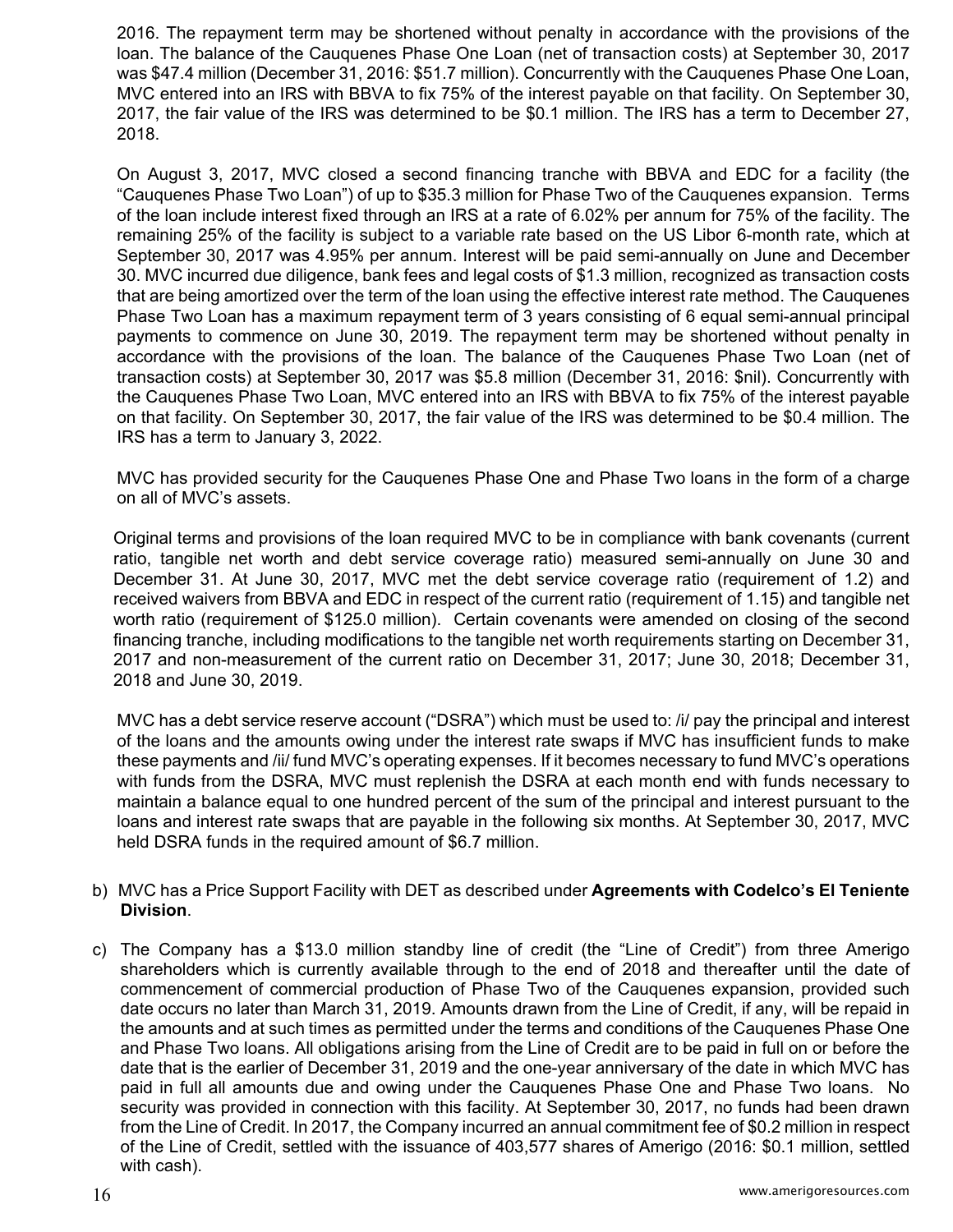## *AGREEMENTS WITH CODELCO'S EL TENIENTE DIVISION*

In 1991, MVC entered into a contract with DET to process the fresh tailings from El Teniente, the world's largest underground copper mine, for a term to 2021 (the "Fresh Tailings Contract"). In 2009, MVC and DET entered into an agreement to process the tailings from Colihues, one of El Teniente's historic tailings deposits (the "Colihues Contract"). In 2014, MVC and DET entered into a contract (the "Master Agreement") for the purchase by MVC of the rights to process tailings from an additional historic tailings deposit, Cauquenes, for a term to the earlier of its depletion or 2033, and extending the Fresh Tailings Contract from 2021 to 2037 and the Colihues Contract to the earlier of its depletion or 2037.

Until December 31, 2014, royalties were payable to DET in respect of copper concentrates produced by MVC. DET royalties were calculated using the average London Metal Exchange ("LME") copper price for the month of production of the concentrates, and were recorded as components of production costs.

In 2015, MVC and DET entered into a modification to the Master Agreement which changed the legal relationship between the parties for the period from January 1, 2015 to December 31, 2022. During this period, production of copper concentrates by MVC has and will be conducted under a tolling agreement with DET. Title to the copper concentrates produced by MVC is retained by DET and MVC earns tolling revenue, calculated as gross revenue for copper produced at applicable market prices, net of notional items (treatment and refining charges, DET copper royalties and transportation costs). The notional DET copper royalties precisely mimic the former royalty arrangements between MVC and DET.

Notional royalties for copper concentrates produced from fresh tailings are determined through a sliding scale formula tied to copper prices ranging from \$1.95/lb (13.5%) to \$4.80/lb (28.4%).

Notional royalties for copper concentrates produced from Colihues historic tailings are determined through a sliding scale for copper prices ranging from \$0.80/lb (3%) to \$4.27lb (30%). The parties are required to review costs and potentially adjust notional royalty structures for copper production from Colihues tailings if the copper price remains below \$1.95/lb or over \$4.27/lb for three consecutive months.

Notional royalties for copper concentrates produced from Cauquenes historic tailings are determined through a sliding scale for copper prices ranging from \$1.95/lb (16%) to \$5.50/lb (39%).

MVC pays a sliding scale global molybdenum royalty for molybdenum prices between \$6.00/lb (3%) and \$40.0/lb (19.7%).

The Master Agreement contains provisions requiring the parties to meet and review cost and notional royalty/royalty structures in the event monthly average prices fall below certain ranges and projections indicate the permanence of such prices over time. The review of all notional royalty/royalty structures is to be carried out in a manner that gives priority to the viability of the Master Agreement and maintains the equilibrium of the benefits between the parties.

The Master Agreement also contains three early exit options exercisable by DET within 2021 and every three years thereafter only in the event of changes unforeseen as of the date of the Master Agreement. The Company has currently judged the probabilities of DET exercising any of these early exit options as remote.

In 2015, DET provided to MVC a copper price support agreement of up to \$17.0 million (the "**DET Price Support Facility**") under which MVC drew down \$1.0 million from the DET Price Support Facility in each month in which the average final settlement copper price to MVC was less than \$2.80/lb, up to the \$17.0 million maximum. The DET Price Support Facility bears interest at a rate of 0.6% per month and is subordinate to MVC's bank financing. The DET Price Support Facility is scheduled to be repaid in the period from January 1, 2017 to December 31, 2019 at a rate of \$1.0 million per month, provided this repayment schedule does not preclude MVC from making semi-annual bank debt repayments. YTD-2017 MVC repaid \$5.0 million towards the DET Price Support Facility, and MVC currently anticipates the DET Price Support Facility may be fully repaid before its contractual maturity of December 31, 2019. MVC may repay the DET Price Support Facility in advance and without penalty. The balance of the loan at September 30, 2017 was \$13.0 million (December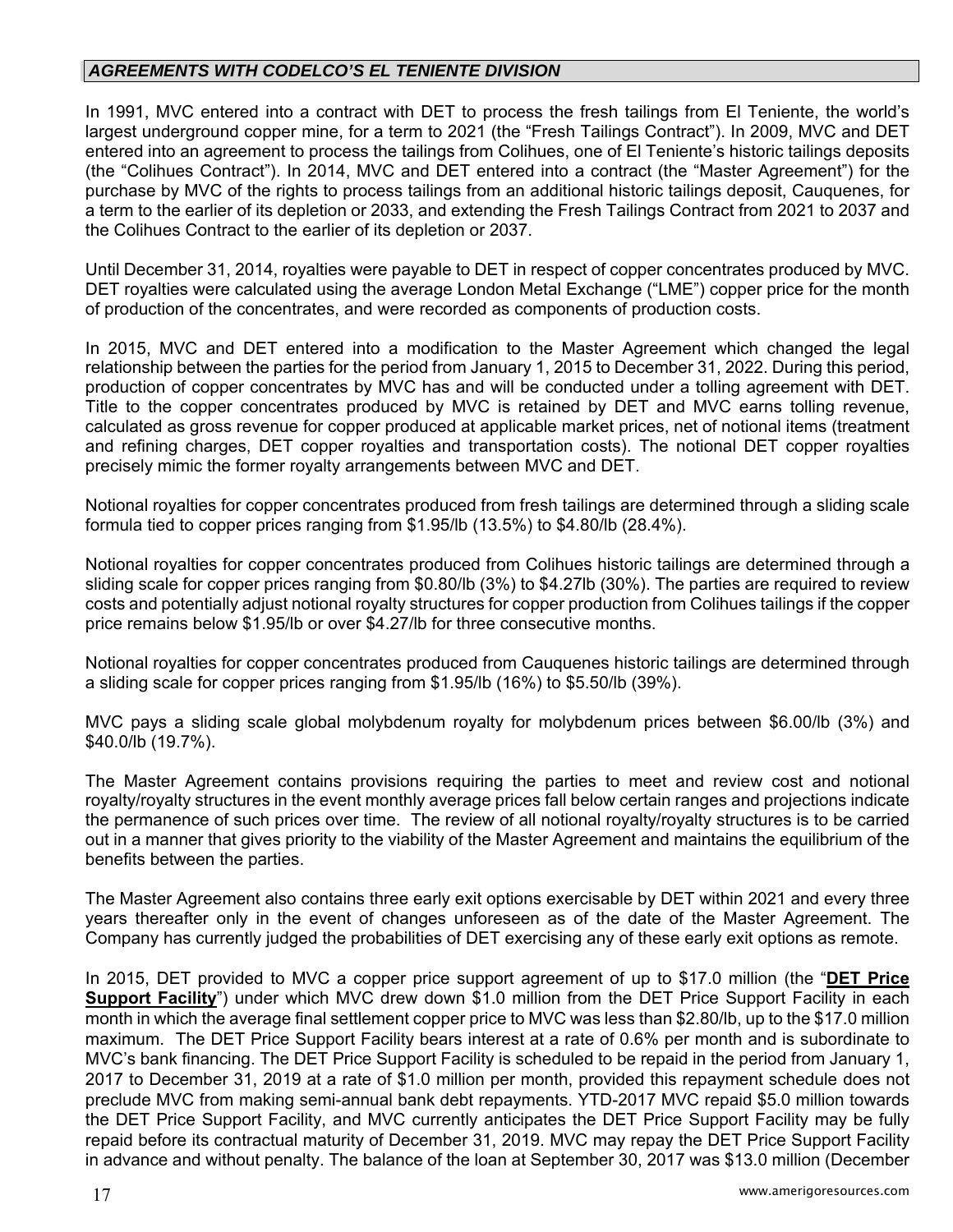31, 2016: \$18.1 million), including \$1.0 million in accrued interest (December 31, 2016: \$1.1 million), shown as a current liability in the Company's statement of financial position.

In 2016, MVC and DET reached an agreement to defer DET notional copper royalties during a four-month period, for a total deferral of \$5.4 million. In June 2017, MVC and DET agreed on a repayment schedule comprising four equal monthly repayments of \$1.4 million plus interest at a rate of 0.6% per month effective from the dates in which royalties were deferred.

At September 30, 2017, the accrual for DET notional copper royalties and DET molybdenum royalties, including one outstanding deferral repayment and interest, was \$11.2 million (December 31, 2016: \$11.3 million).

#### *CAUQUENES EXPANSION*

MVC is undertaking a significant expansion of its operations to extract and process the higher grade Cauquenes tailings. The Cauquenes expansion is being undertaken in two phases.

Phase One was completed in December 2015 on time and under budget, enabling MVC to extract Cauquenes tailings for processing in MVC's existing processing plant, increasing MVC's copper production. The Phase One Capex budget was \$71.1 million and actual Capex was \$66.6 million. Phase One enabled MVC to reach record production of 56.8 million pounds of copper in 2016, and an estimated production of 55.0 to 60.0 million pounds copper in 2017.

Phase Two, currently under construction, will improve flotation recovery efficiency and expand MVC's existing facilities to an output of 85.0 to 90.0 million pounds of copper per year at an estimated cash cost of \$1.40 to \$1.60/lb. Phase Two is on track for completion in Q3-2018, with full production expected in Q4-2018. Phase Two has an estimated Capex of \$30.0 to \$35.0 million. The expansion project is advancing according to program and within budget. At September 30, 2017, the project was 19% complete, purchase orders for all major equipment had been placed and earthworks construction had commenced.

### *OTHER MD&A REQUIREMENTS*

#### **Impairment Analysis**

As at September 30, 2017, management identified no impairment indicators and consequently, impairment testing was not required.

#### **Transactions with Related Parties**

a) Derivative

Amerigo holds its interest in MVC through Amerigo International Holdings Corp. ("Amerigo International"), wholly-owned by the Company except for certain outstanding Class A shares which are owned indirectly by the Company's original founders (including the Company's current Executive Chairman). The Class A shares were issued as part of a tax-efficient structure for a stream of payments granted as consideration to the founders transferring to the Company their option to purchase MVC in 2003.

The Class A shareholders are not entitled to any participation in the profits of Amerigo International, except for monthly payments, calculated as follows:

- \$0.01 for each pound of copper equivalent produced from El Teniente tailings by MVC or any successor entity to MVC if the price of copper is under \$0.80/lb, or
- \$0.015 for each pound of copper equivalent produced from El Teniente tailings by MVC or any successor entity to MVC if the price of copper is \$0.80/lb or more.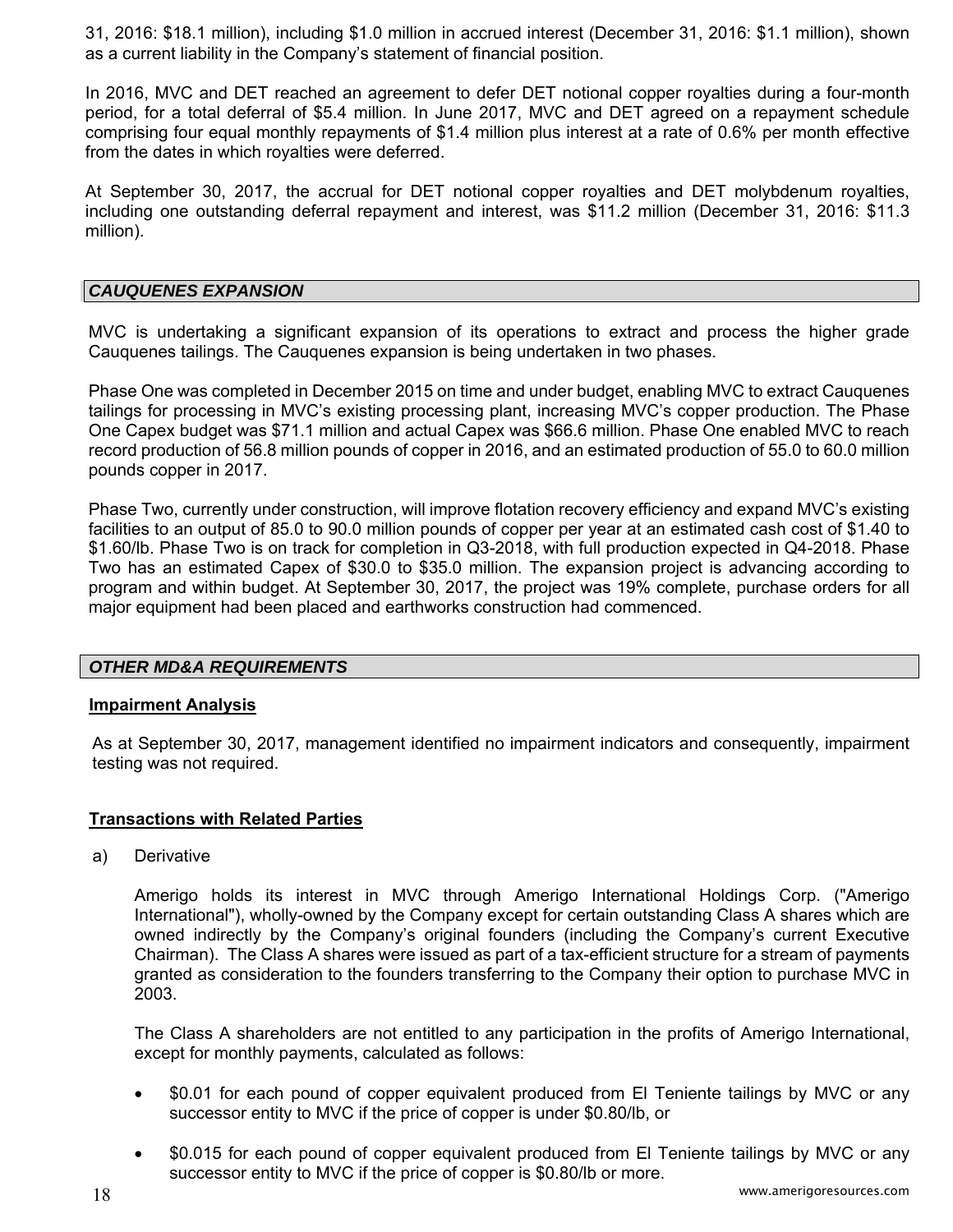Under IFRS, the stream of payments constitutes a derivative financial instrument which needs to be measured at fair value at each reporting date. Changes in fair value are recorded in profit for the period.

The derivative includes the actual monthly payments as described above and the changes in the fair value of the derivative. YTD-2017, \$0.8 million were paid or accrued to the Class A shareholders (nine months ended September 30, 2016 ("YTD-2016"): \$0.8 million) and the fair value of the derivative increased \$3.0 million (YTD-2016: decrease in fair value of \$0.6 million), for a total derivative expense of \$3.8 million (YTD-2016 \$0.2 million). The increase in the fair value of the derivative YTD-2017 was caused by the estimated increase in future production at MVC resulting from the Cauquenes Phase Two expansion now underway.

At September 30, 2017, the derivative totalled \$11.4 million (December 31, 2016: \$9.0 million), with a current portion of \$1.0 million (December 31, 2016: \$1.6 million) and a long-term portion of \$10.4 million (December 31, 2016: \$7.4 million). Actual monthly payments outstanding at September 30, 2017 were \$0.1 million (December 31, 2016: \$0.7 million).

b) Directors' fees and remuneration to officers

 YTD-2017 and YTD-2016, the Group paid or accrued \$0.7 million in salaries and fees to companies associated with certain directors and officers of Amerigo.

 Management fees are paid to the below noted companies owned by executive officers and directors, as follows:

- Zeitler Holdings Corp. Controlled by Dr. Klaus Zeitler, Executive Chairman of Amerigo
- Delphis Financial Strategies Inc. Controlled by Aurora Davidson, Executive Vice President and CFO of Amerigo

In the same periods, Amerigo paid or accrued \$0.2 million in directors' fees to independent directors. In Amerigo's consolidated financial statements directors' fees and remuneration to officers are categorized as salaries, management and professional fees. These transactions were in the ordinary course of business and measured at the exchange amounts agreed to by the parties.

YTD-2017, 2,950,000 options were granted to directors and officers of the Company (YTD-2016: 3,350,000).

c) As of September 30, 2017, one of Amerigo's officers acted as an officer and one of Amerigo's directors acted as a director and Chairman of Los Andes Copper Ltd., a company in which Amerigo holds an investment.

#### **Critical Accounting Estimates and Judgements**

The preparation of interim financial statements requires management to make judgements, estimates and assumptions that affect the application of accounting policies and the reported amounts of assets and liabilities, income and expenses. Actual results may differ from these estimates.

The significant judgements made by management in applying the Company's accounting policies and the key sources of estimation uncertainty were the same as those that applied to the consolidated financial statements as at and for the year ended December 31, 2016.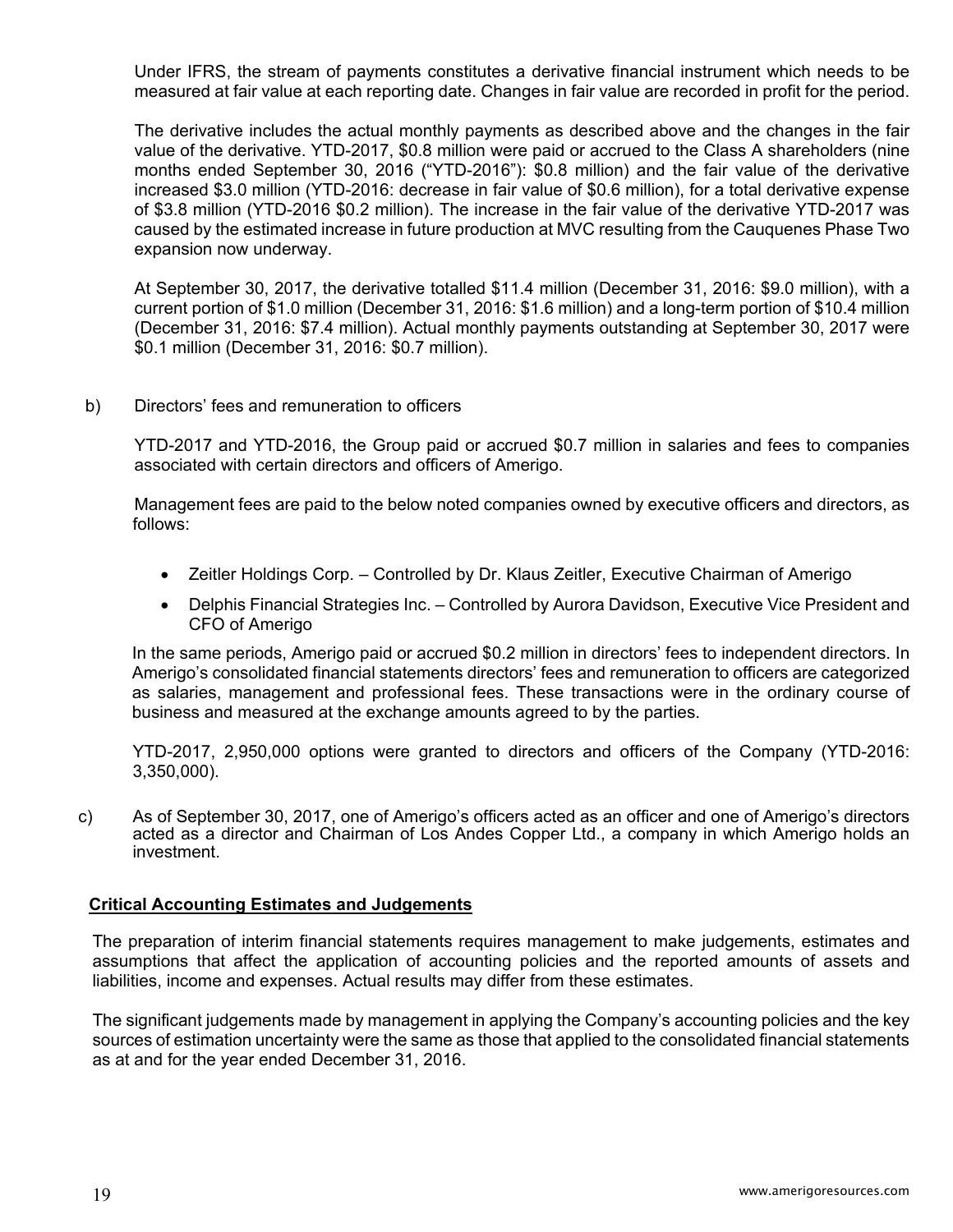### **Disclosure Controls and Procedures**

The Company's disclosure controls and procedures are designed to provide reasonable assurance that all relevant information is communicated to senior management and to allow timely decisions regarding required disclosure.

The Company has a formal corporate disclosure policy in place which includes the setting up of a Disclosure Policy Committee currently consisting of the members of the Company's Board of Directors, Rob Henderson, the Company's President and CEO and Aurora Davidson, the Company's Executive Vice President and CFO.

Management is reasonably confident that material information relating to the Company, including its consolidated subsidiaries, is being made known to senior management in a timely manner, and that the Company's disclosure controls and procedures are effective not only with respect to the Company's annual filing requirements but on an ongoing basis as of the end of the period covered by this report.

#### **Internal Controls Over Financial Reporting ("ICFR")**

Management is responsible for establishing and maintaining adequate ICFR. Any system of ICFR, no matter how well designed, has inherent limitations. Therefore, even those systems determined to be effective can provide only reasonable assurance with respect to financial statement preparation and presentation. There was no material change in the Company's ICFR during the quarter ended September 30, 2017.

#### **Commitments**

- a) MVC entered into power supply agreements from January 1, 2010 to December 31, 2017 which establish minimum stand-by charges based on peak hour power supply calculations, currently estimated to be \$0.4 million per month, and from January 1, 2018 to December 31, 2027 which establish minimum charges based on peak hour power supply calculations, currently estimated to be \$1.4 million per month.
- b) At September 30, 2017, MVC had commitments of \$13.4 million in respect of purchase in connection with the Cauquenes Phase Two expansion.
- c) Amerigo entered into an agreement for the lease of office premises in Vancouver for a five-year period commencing December 1, 2016. Amerigo's rent commitments during the term of the lease are expected to be approximately \$0.5 million.
- d) The Master Agreement with DET has a Closure Plan clause requiring MVC and DET to work jointly to assess the revision of the closure plan for the Cauquenes deposit and compare it to the current plan in the possession of DET. In the case of any variation in the interests of DET due to MVC's activities extracting and processing tailings contained in Cauquenes, the parties will jointly evaluate the form of implementation and financing of or compensation for such variation. Until such time as the estimation of the new closure plan is available and the parties agree on the terms of compensation resulting from the revised plan, it is the Company's view there is no obligation to record a provision because the amount, if any, is not possible to determine.

### **Other**

As of November 7, 2017, Amerigo has outstanding 176,235,635 common shares and 11,200,000 options (exercisable at prices ranging from Cdn\$0.14 to Cdn\$0.53 per share).

Additional information, including the Company's most recent Annual Information Form, is available on SEDAR at www.sedar.com.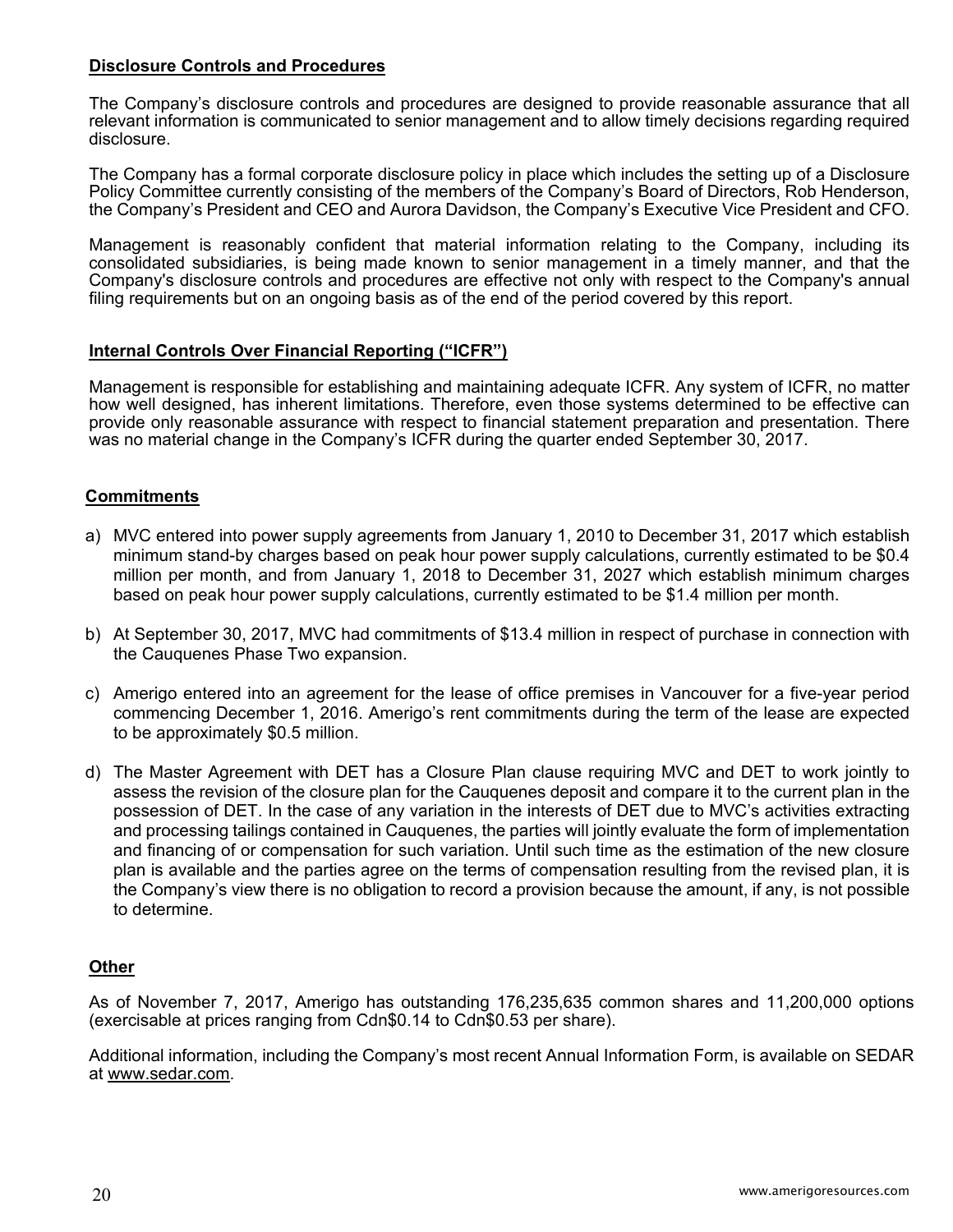# **Cautionary Statement on Forward Looking Information**

This MD&A contains certain forward-looking information and statements as defined in applicable securities laws (collectively referred to as "forward-looking statements"). These statements relate to future events or the Company's future performance. All statements other than statements of historical fact are forward-looking statements. The use of any of the words "anticipate", "plan", "continue", "estimate", "expect", "may", "will", "project", "predict", "potential", "should", "believe" and similar expressions is intended to identify forwardlooking statements. Although the Company believes that these assumptions were reasonable when made, because these assumptions are inherently subject to significant uncertainties and contingencies which are difficult or impossible to predict and are beyond the Company's control, the Company cannot assure that it will achieve or accomplish the expectations, beliefs or projections described in the forward-looking statements. These forward-looking statements involve known and unknown risks, uncertainties and other factors that may cause actual results or events to differ materially from those anticipated in such statements. These forwardlooking statements speak only as of the date of this MD&A. These forward-looking statements include but are not limited to, statements concerning:

- a forecasted increase in production and a reduction in operating costs;
- our strategies and objectives;
- the expected improvement of flotation and recovery efficiency from the Phase Two expansion;
- our estimates of the availability, quantity and grade of tailings (including, but not limited to, the estimated higher grades from the Cauquenes deposit), and the quality of our mine plan estimates;
- prices and price volatility for copper and other commodities and of materials we use in our operations;
- the demand for and supply of copper and other commodities and materials that we produce, sell and use;
- sensitivity of our financial results and share price to changes in commodity prices;
- our financial resources and our expected ability to meet our obligations for the next 12 months;
- interest and other expenses;
- domestic and foreign laws affecting our operations;
- our tax position and the tax rates applicable to us;
- the timing and costs of construction and tolling/production of, and the issuance and maintenance of the necessary permits and other authorizations required for, our expansion projects, including the expansion for the Cauquenes deposit and the timing of ramp-up to full production from Cauquenes;
- our ability to procure or have access to financing and to comply with our loan covenants;
- the probability of DET exercising any of its early exit options under the Master Agreement;
- the anticipated repayment of the DET Price Support Facility in full before its contractual maturity of December 31, 2019;
- the production capacity of our operations, our planned production levels and future production;
- potential impact of production and transportation disruptions;
- hazards inherent in the mining industry causing personal injury or loss of life, severe damage to or destruction of property and equipment, pollution or environmental damage, claims by third parties and suspension of operations
- our planned Capex (including our plan to upgrade our existing plant and operations) including the timing and cost of completion of our capital projects;
- estimates of asset retirement obligations and other costs related to environmental protection;
- our future capital and production costs, including the costs and potential impact of complying with existing and proposed environmental laws and regulations in the operation and closure of our operations;
- repudiation, nullification, modification or renegotiation of contracts;
- our financial and operating objectives;
- our environmental, health and safety initiatives;
- the outcome of legal proceedings and other disputes in which we may be involved;
- the outcome of negotiations concerning metal sales, treatment charges and royalties;
- disruptions to the Group's information technology systems, including those related to cybersecurity;
- our dividend policy; and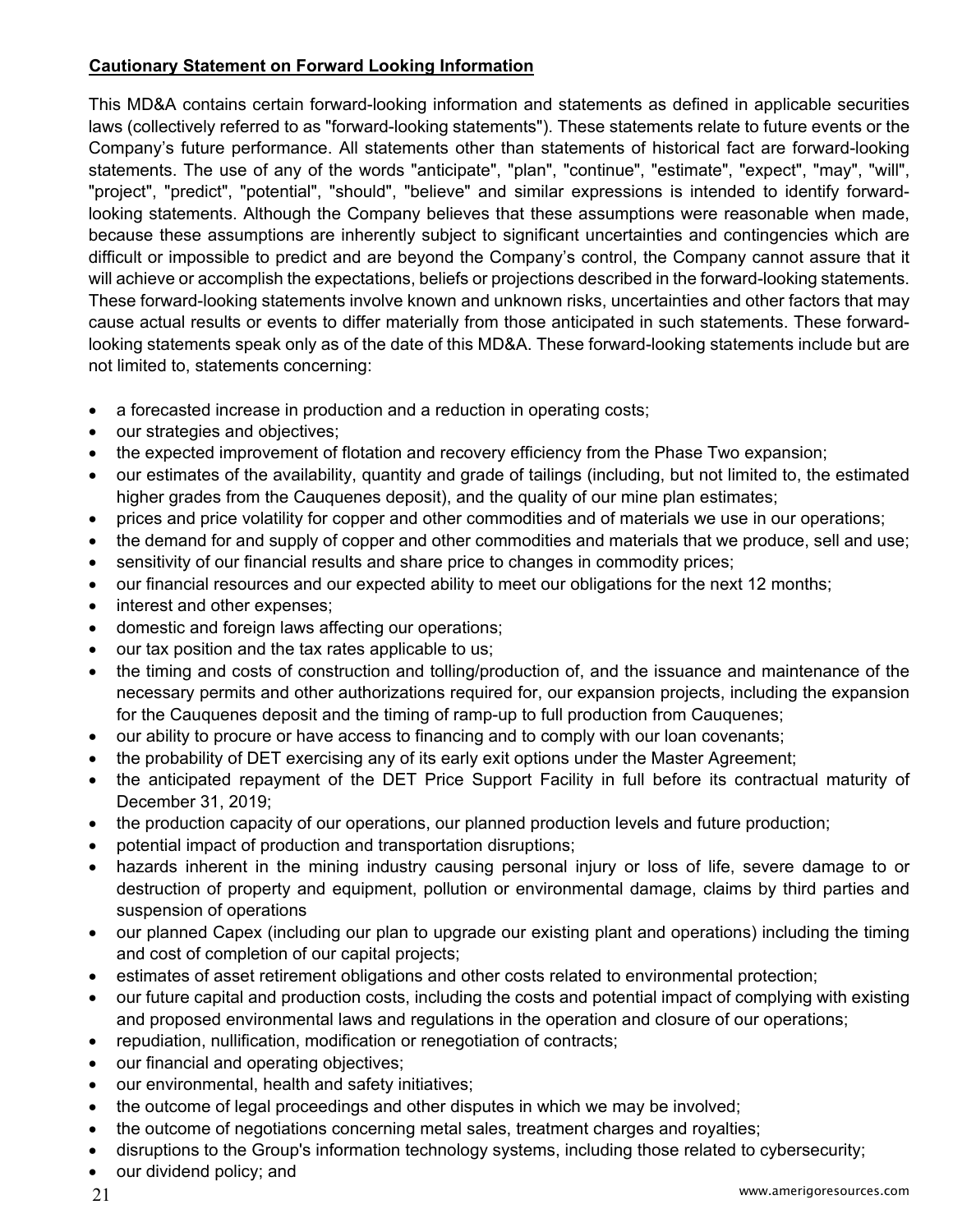general business and economic conditions.

Inherent in forward-looking statements are risks and uncertainties beyond our ability to predict or control, including risks that may affect our operating or capital plans; risks generally encountered in the permitting and development of mineral projects such as unusual or unexpected geological formations, negotiations with government and other third parties, unanticipated metallurgical difficulties, delays associated with permits, approvals and permit appeals, ground control problems, adverse weather conditions, process upsets and equipment malfunctions; risks associated with labour disturbances and availability of skilled labour and management; fluctuations in the market prices of our principal commodities, which are cyclical and subject to substantial price fluctuations; risks created through competition for mining projects and properties; risks associated with lack of access to markets; risks associated with availability of and our ability to obtain both tailings from DET's current production and historic tailings from tailings deposit; risks with respect to completion of Phase Two of the Cauquenes expansion, the ability of the Group to draw down funds from the Standby LOC; the availability of and ability of the Group to obtain adequate funding on reasonable terms for expansions and acquisitions; mine plan estimates; risks posed by fluctuations in exchange rates and interest rates, as well as general economic conditions; risks associated with environmental compliance and changes in environmental legislation and regulation; risks associated with our dependence on third parties for the provision of critical services; risks associated with non-performance by contractual counterparties; title risks; social and political risks associated with operations in foreign countries; risks of changes in laws affecting our operations or their interpretation, including foreign exchange controls; and risks associated with tax reassessments and legal proceedings. Many of these risks and uncertainties apply not only to the Group and its operations, but also to Codelco and its operations. Codelco's ongoing mining operations provide a significant portion of the materials the Group processes and its resulting metals production, therefore these risks and uncertainties may also affect their operations and in turn have a material effect on the Group.

Actual results and developments are likely to differ, and may differ materially, from those expressed or implied by the forward-looking statements contained in this MD&A. Such statements are based on a number of assumptions which may prove to be incorrect, including, but not limited to, assumptions about:

- general business and economic conditions;
- interest rates:
- changes in commodity and power prices;
- acts of foreign governments and the outcome of legal proceedings;
- the supply and demand for, deliveries of, and the level and volatility of prices of copper and other commodities and products used in our operations;
- the ongoing supply of material for processing from Codelco's current mining operations;
- the ability of the Group to profitably extract and process material from the Cauquenes tailings deposit;
- the timing of the receipt of and retention of permits and other regulatory and governmental approvals;
- the availability of and ability of the Group to obtain adequate funding on reasonable terms for expansions and acquisitions;
- $\bullet$  the ability of the Group to draw down funds from bank facilities and the Standby LOC;
- our costs of production and our production and productivity levels, as well as those of our competitors;
- changes in credit market conditions and conditions in financial markets generally;
- our ability to procure equipment and operating supplies in sufficient quantities and on a timely basis;
- the availability of qualified employees and contractors for our operations;
- our ability to attract and retain skilled staff;
- the satisfactory negotiation of collective agreements with unionized employees;
- the impact of changes in foreign exchange rates and capital repatriation on our costs and results;
- engineering and construction timetables and capital costs for our expansion projects;
- costs of closure of various operations;
- market competition;
- the accuracy of our preliminary economic assessment (including with respect to size, grade and recoverability) and the geological, operational and price assumptions on which these are based;